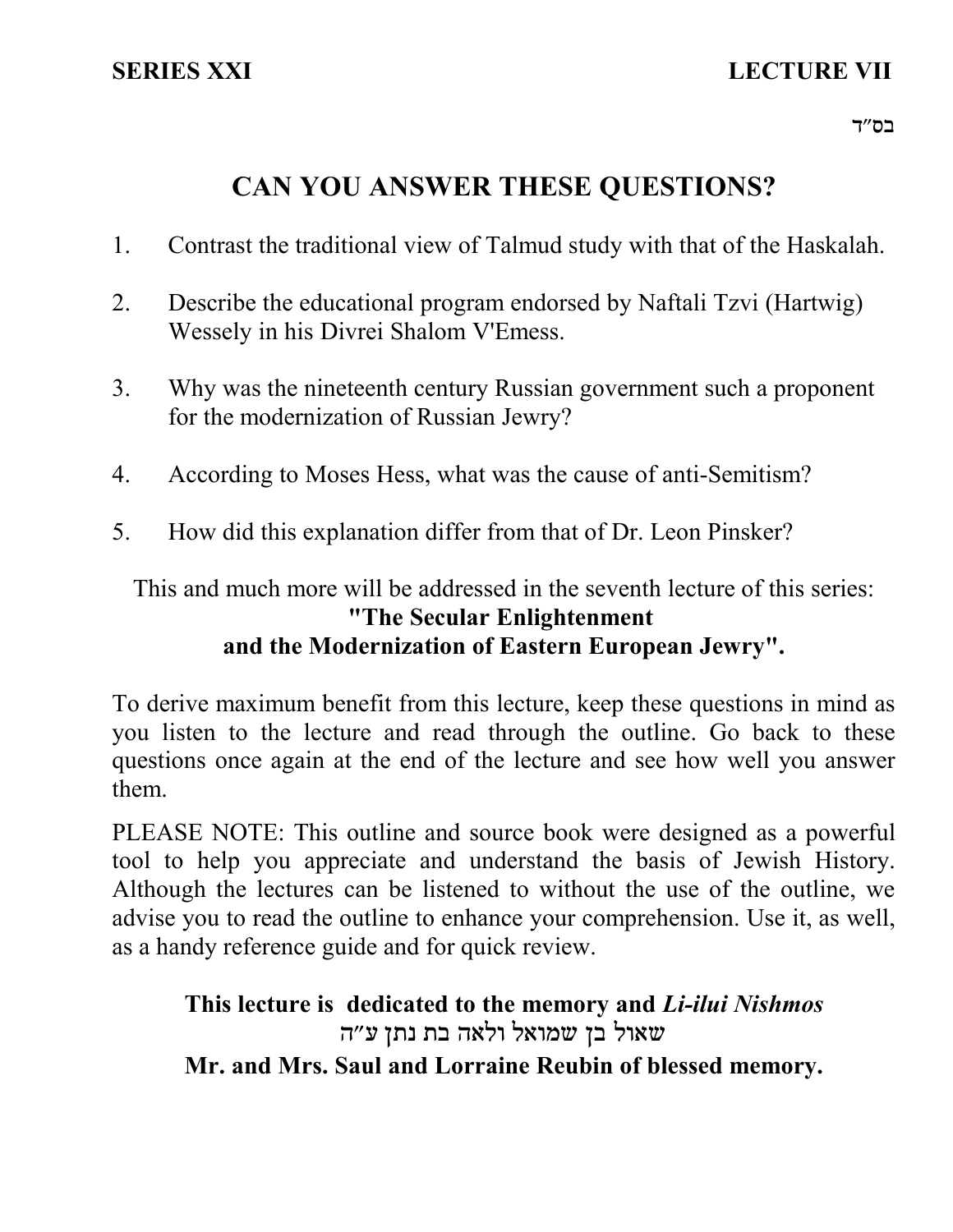### THE EPIC OF THE ETERNAL PEOPLE Presented by Rabbi Shmuel Irons

#### Series XXI Lecture #7

### THE SECULAR ENLIGHTENMENT AND THE MODERNIZATION OF EASTERN EUROPEAN JEWRY

#### I. Torah and the Secret of Jewish Continuity

A.

# **אמר רבי נתן אין לך אהבה כאהבת התורה. אבות דרבי נתן כח:א**

Rabbi Nasan said: There is no love like the love of Torah. **Avos D'Rabbi Nasan 28:1**

B.

אַשְׁרֵי הָאִישׁ אֲשֶׁר לֹא הָלַךְ בַּעֲצַת רְשָׁעִים וּבְדֶרֶךְ חַטָּאִים לֹא עָמָד וּבְמוֹשַׁב לֵצִים לֹא יָשָׁב: כִּי אִם בְּתוֹרַת ד׳ חֶפְצוֹ וּבְתוֹרָתוֹ יֶהְגֶּה יוֹמָם וָלְיָלָה <sub>ו</sub>תהלים פרק אּ:א⁄ב

Fortunate is the man who does not walk in the counsel of the wicked, nor stands in the way of the sinners, nor sits in the seat of the scornful. But his **delight** is in the Torah of the L-rd and in His Torah does he meditate day and night. **Psalms 1:1,2**

C. Our principle care of all is this: to educate our children well, and we think it to be the most necessary business of our whole life to observe the laws that have been given us and to keep those rules of piety that have been delivered down to us. **Josephus, Against Apion Book I Par. 12**

D. But for our people, if anybody but asks any one of them about our laws, he will more readily tell him all than he will tell his own name and this is in consequence of our having learned them as soon as we became sensible of any thing and of our having them, as it were, engraved on our souls. **Josephus, Against Apion Book II Par. 19**

E.

מתוך קנאת ד׳ ואהבת תורה הם שולחים את כל בניהם ללמוד כדי שיבינו בתורת ד׳. היהודי, גם . העני שבעניים אם יש לו עשרה בנים ישלח אותם ללמוד. . . . ולא רק את הבנים אלא אף את הבנות. **mxtqnl a"id d`nd seq .qecx`l`a` ly ecinlz ,ixvep bele`iz ixac jezn**

As a result of a G-dly passion and a love of Torah do [the Jews] send their children to study in order that they know G-d's Torah. Even the poorest of the Jewish poor, who has ten sons, will send them all away to study Torah. . . . And not just the sons, but also the daughters [are educated in Torah]. **The words of a twelfth century Christian theologian who was a disciple of Peter Abelard**

F.

יושב ומלמדם כל היום וקצת מהלילה, כדי לחנכם ללמוד ביום ובלילה. שולחן ערוך יורה דעה סימן **רמה** סעיף יא

The teacher should sit and teach them the entire day and part of the night, in order to train them to study day and night. **Shulchan Aruch Yoreh Deah 245:11**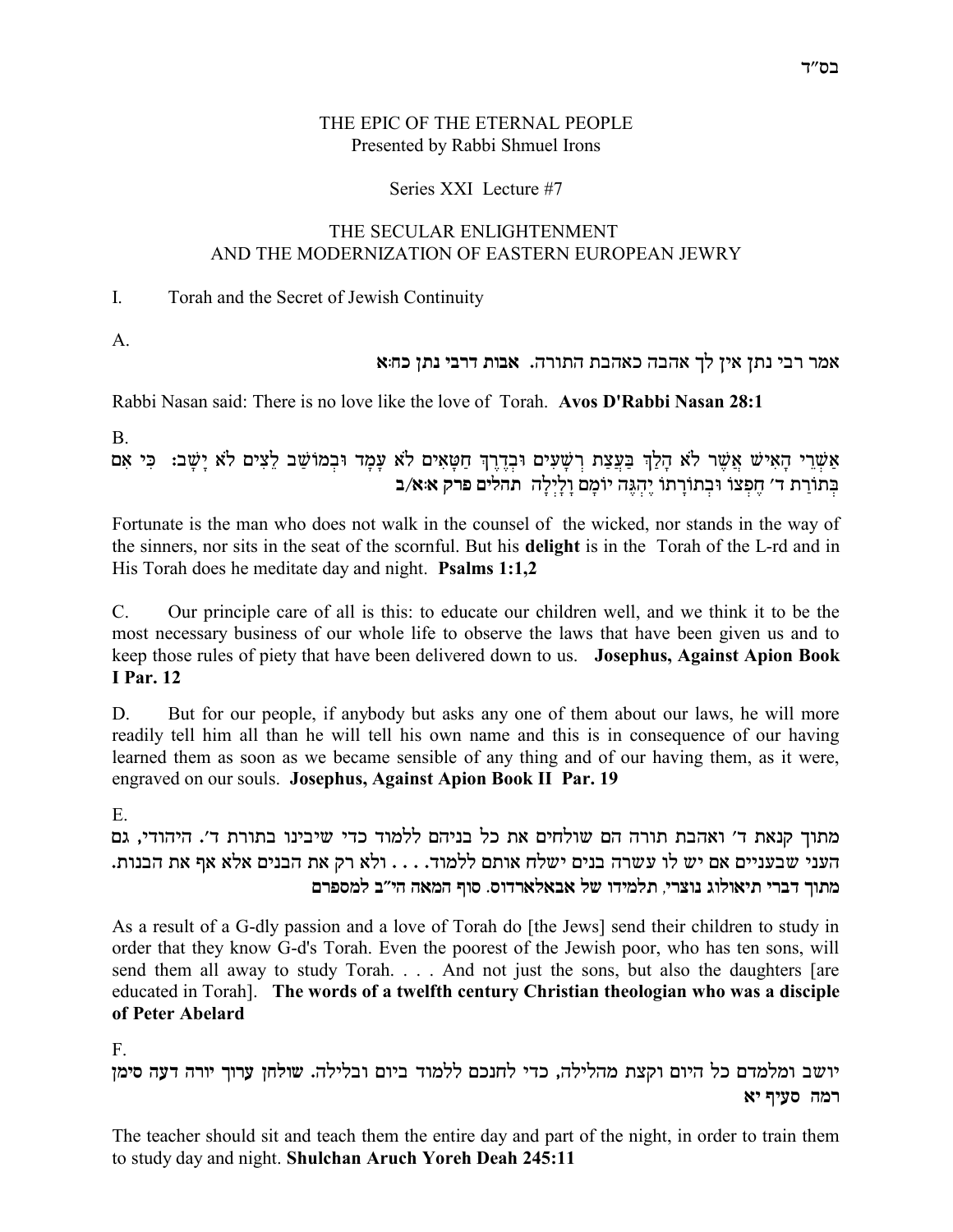$\mathsf{G}$ 

לא יבטלו התינוקות כלל, חוץ מערב שבת וערב יום טוב בסוף היום. שולחן ערוך יורה דעה סימן רמה סעיף יב

With the exception of late Friday afternoon and the late afternoon of *Erev Yom Tov* (the day before a holiday), school children should not be released from their studies. Shulchan Aruch Yoreh Deah 245:12

 $\Pi$ The Centrality of the Study of the Talmud

 $\mathbf{A}$ 

גלות המר והארוך [היא שדחקה אותם] שלא היה בידם יכלת ללמד את בניהם את כל החכמות על כן ראו אבותינו הקדושים ובפרט חסידי אשכנז למשוך את בניהם אחר התלמוד בלבד ולהרגילם ולחנכם אחר הספר הקדוש הזה כי בו חכמה ויראת ד' במקום אחד והוא הלחם והמזון האמתי אשר בצלו נחיה בגויים. ס׳ עץ חיים מר׳ חיים בר׳ בצלאל אחי המהר״ל מפראג

This bitter and long *golus* (exile) is what forced them, for they were unable to teach their children all the areas of wisdom. Therefore, our holy forefathers saw, especially the Chasidei Ashkenaz, to only attract their children to the study of the Talmud and to accustom them and initiate them to this holy work. For, in it lies wisdom and the fear of G-d, all in one place. It is the true bread and sustenance and affords us the protection to live amongst the Gentiles. Sefer Aitz Chaim, authored by R. Chaim b. R. Betzalel, the brother of the Maharal of Prague

 $B<sub>1</sub>$ 

וְאִם־לֹא תְשָׁמְעוּ לִי וְלֹא תַעֲשׂוּ אֶת כָּל־הַמְּצְוֹת הַאֲלֵה: וְאִם־בְּחִקֹּתֵי תִּמְאֵסוּ וְאִם אֶת־מִשְׁפָּטֵי תִּגְעָל .<br>נפשכם לבלתי עשות את־כל־מצותי להפרכם את־בריתי: . . . נאבדתם בגוים ואכלה אתכם ארץ אִיְבֵיכֶם: וְהַנִּשְׁאָרִים בָּכֶם יִמַּקוּ בַּעֲוֹנָם בְּאַרְצֹת אִיְבֵיכֶם וְאַף בַּעֲוֹנֹת אֲבֹתָם אִתָּם יִמַּקוּ:

But if you will not listen to Me, and will not do all these commandments; And if you shall despise My statutes, or if your soul loathes My judgments, so that you will not do all My commandments, but that you break My covenant; ... And you shall perish among the nations, and the land of your enemies shall eat you up. And those who are left of you shall pine away in their iniquity in your enemies' lands; and also in the iniquities of their fathers shall they pine away with them. . . . Leviticus 26:14-15, 38-39

 $\overline{C}$ .

(יד) ואם לא תשמעו לי. להיות עמלים בתורה, ולדעת מדרש חכמים. יכול לקיום המצות, כשהוא אומר ולא תעשו וגו׳ הרי קיום מצות אמור, הא מה אני מקיים ואם לא תשמעו לי, להיות עמלים בתורה. ומה תלמוד לומר לי, אין לי אלא זה המכיר את רבונו ומתכוין למרוד בו, וכן בנמרוד גבור ציד לפני ד' (בראשית י:ט), שמכירו ומתכוין למרוד בו, וכן באנשי סדום רעים וחטאים לד' מאד (שם יג:יג), מכירים את רבונם ומתכוונים למרוד בו: ולא תעשו. משלא תלמדו, לא תעשו, הרי שתי עבירות (ת"כ פרשתא ב, ג.): (טו) ואם בחקתי תמאסו. מואס באחרים העושים: משפטי תגעל נפשכם. שונא החכמים: לבלתי עשות. מונע את אחרים מעשות: את כל מצותי. כופר שלא צויתים, לכך נאמר את כל מצותי, ולא נאמר את כל המצות: להפרכם את בריתי. כופר בעיקר. הרי שבע עבירות, הראשונה גוררת השניה, וכן עד השביעית, ואלו הן, לא למד, ולא עשה, מואס באחרים העושים, שונא את החכמים, מונע את האחרים, כופר במצות, כופר בעיקר: רש"י שם

But if you will not listen to Me: to toil in the study of Torah and to know the interpretations of the Sages. I might think that this refers to the fulfillment of the commandments; but since it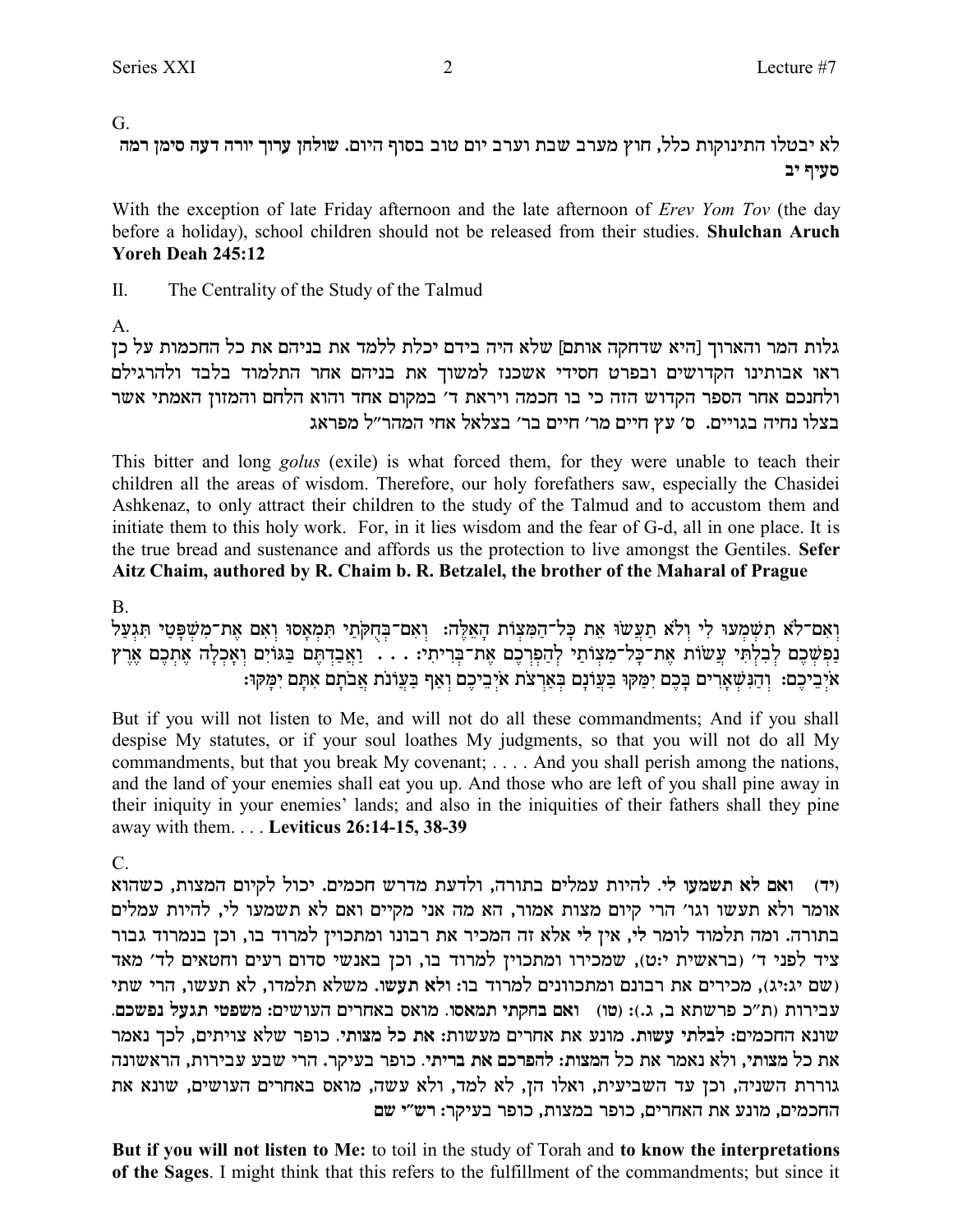states, "and will not do all these commandments," then the commandments are already stated. What then is implied by the expression, "But if you will not listen to me"? That you should toil in the study of Torah. And what is implied by the phrase, "to Me"? "To Me," refers specifically to one who acknowledges his Master and yet intends to rebel against Him. Similarly, in the case of Nimrod, [who is described as (Gen. 10:9), "A mighty warrior before the L-rd,"] it is referring to the fact that he acknowledged Him and nevertheless intended to rebel against Him. Similarly, in the case of the people of Sodom who are described as being (Genesis 13:13), "Wicked and sinners against the L-rd exceedingly," i.e. they acknowledged their Master and nevertheless they intended to rebel against Him. (Sifra) **And will not do all these commandments;** Since you will not learn, you will not do. Thus there are two transgressions. (Sifra) **And if you shall despise My statutes,** i.e. he despised others who do the commandments. **or if your soul loathes My judgments,** i.e. he loathes the Sages. **so that you will not do** i.e. he prevents others from observing them. **all My commandments,** He denies that I commanded them; for that reason it is stated, "all **My** commandments," rather than, "all **the** commandments." **but that you break My covenant;** He denies the most fundamental principle, i.e. the existence of G-d. Thus there are seven transgressions; the first brings to the second and so on until the seventh. And this is the list: **1)** He does not study [the teachings of the Sages,] **2)** he does not fulfill the commandments, **3)** he despises others that do, **4)** he loathes the Sages **5)** he prevents others from observing them **6)** he denies the Divine origin of the commandments and **7)** he denies the most fundamental principle, i.e. the existence of G-d. **Rashi to Leviticus 26:14-15**

#### D.

mb `xwnd cenily meyn c"rlp *.`kync meyn i`cn xzei `xwna melibxz `l* .oeibdn d"c i"yx האפיקורסים לומדים בשביל הלשון כמו שלומדים שאר לשונות ואם לא תשגיח על בנך בילדותו רק על לימוד המקרא יכול להיות שתקח לו מלמד אחר משלהם כי גם הם יודעים ללמדו ומתוך כך בנך **ixtqa zexwl jyen dfe ifpky` mebxzd hytzpy epipnfa hxtae** .micqtp zerica mb mdixg` jynp ikxa oia meaiyede dxezd ikxc it lr xrpl jepg la` dfn xidfd okle **mpeyla iwa zeidl ick miebd** ת״ח גם בילדותם בלמדם מקרא קח לו מלמד תלמיד חכם וירגילו תכף גם במשנה וגמרא. והרבה יש **zekxa ,g"lv ,`cpl l`wfgi 'x b"dxd** .engxi minyd one c`n zgtqnd dzyty epixeca f"r gikedl :כה

Rashi explains the phrase, (Berachos 28b) Keep your children away from *higayon*, as follows: *Don't accustom them excessively to the study of Scripture because it has the power to draw them* [*away*]. In my humble opinion, it seems that this is because Scripture is also the subject of study by heretics who study it for its language just as they would study other languages, and if you only concentrate on your child's education in the field of Scripture, you may well take for him a teacher who is from their circles, for they also know how to teach Scripture, which will lead him to be drawn towards their perverted beliefs. **This is most certainly the case in our own generation in which the German translation [of Scripture by Mendelssohn] has been widely distributed and has drawn [them] to read the works of Gentiles [in German] in order to enable them to gain expertise in their language.** This is why [R. Eliezer b. Hyrcanus] admonished [his disciples]. Rather one should train his child in the ways of Torah and place them between the knees of Torah scholars. Even while they are young, while they are studying Scripture, take for them a teacher who is a *talmid chacham* [Torah scholar,] who will immediately accustom him as well to the study of Mishna and Talmud. This is something that needs to be desperately addressed in our generation, for this has become very widespread. May Heaven have mercy upon us. **HaRav HaGaon R. Yechezkel Landau, Chief Rabbi of Prague, Tzion L'Nefesh Chayah, Berachos 28b**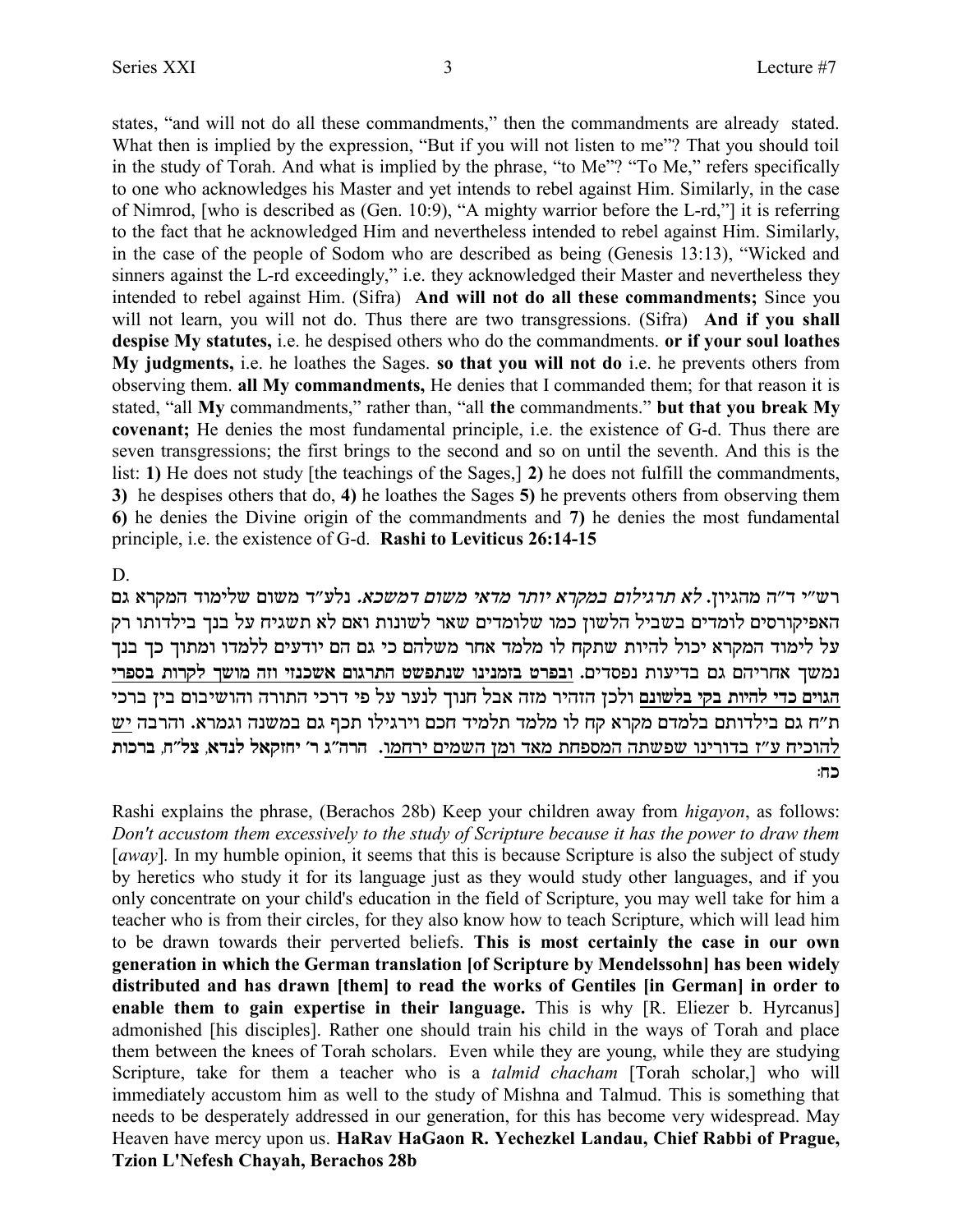#### III. The Haskalah and its Agenda

#### A.

תורת האדם קודמת בזמן לחוקי הא-לוהים העליונים . . . תורת האדם תכין את הנפש שתשתלם . . . באחרית גם בלימודים העליונים . . . חוקי הא-לוהים ותורותיו נעלים מאוד מתורת האדם ובמקום שתכלה תורת האדם תתחיל התורה הא-לוהית ותגד לנו דברים שאין בכוח שום אדם **26 ,9 ,5 'nr zn`e 'ely ixac ,lfiee uxid ilztp** .mbiydl

The Toras HaAdam (the study of the "Torah" common for all humanity i.e. general studies) takes precedence in time to the [study of] the higher Divine statutes . . . The [study of] Toras HaAdam will prepare the person to eventually excel in the higher [Torah] studies . . . The Divine statutes and His Torah are much loftier than the Toras HaAdam. . . . Where the Toras HaAdam ends does the Divine Torah begin. It informs us of matters which are not within the grasp of any human. **Naftali Tzvi (Hartwig) Wessely, Divrei Shalom V'Emess pp. 5, 9, 62**

B.

ואם ישפטו שאינו הגון ללמוד המשנה והתלמוד, . . . ילמד אחת מן האומניות שלבו נוטה אליה ויוסיף בלימוד התורה ודברי מוסר . . . ועל הדרך זה יצליחו כולם, איש איש כפי כוחו וכפי מלאכתו כאבליחים גם בתלמוד . . . המה יהיו לגדולים בארץ . . . וברוחב לבם יבינו שמועות התלמוד . . . . . . . . . . . . . . **53-33 zn`e 'ely ixac ,lfiee uxid ilztp** . . . cenlz ilra zeidl eplek epxvep `l ik . . . oixea lr

If the [school administration] judges the pupil to be unfit for the study of Mishna or Talmud . . . then he will go on to study one of the professions or trades that he finds satisfying. He should increase his time, [instead,] in the study of Scripture and Mussar (religious ethics). . . . Through this manner, everyone will be successful, each person according to his ability and [future] profession. . . . Those who are also successful in the study of Talmud . . . will become the great Torah scholars of the land. . . . through their broad understanding, they will gain a clear understanding of the various subjects of the Talmud. . . . [After all,] not everyone is designed to become a Talmudic scholar. . . . **Naftali Tzvi (Hartwig) Wessely, Divrei Shalom V'Emess pp. 33-35**

C.

 $\ldots$ ות . . . האפיקורס ימ"ש וזכרו . . . איש רע $\ldots$  . ההדיוט הזה . . . הבליעל קם צורר כזה בין היהודים שיסיר מסוה הבושה מעל פניו ויכתוב ויחתום ויעיד על עצמו שאין לו חלק בא-להים ולא בתורתו . . . ופרסמתי שם הרשע הזה לגנאי וכי הוא מאורר ומקולל ומוכרת **ipelt axl `cpl l`wfgi 'x b"dxdn azkn** .minyd on jxazi earznde ewigxnde . . . l`xyi zcrn **oeilba 216 'r oe`bd 'q ,`pie zlidwn**

This heretic (Wessely), may his name and memory be blotted, . . . an evil, . . . unscrupulous person . . . and an enemy [of the Jewish people]. . . . Never has an enemy like that arisen from amongst the Jewish people [who has been so brazen as to] remove any pretense of shame from his face and to write, sign, and testify against himself that he has no part in G-d or his Torah. . . . I have publicly degraded him by name and [stated that he is] cursed, damned, and utterly cut off from the community of Israel. . . . Anyone who banishes him and treats him like an abomination will be blessed by Heaven. **Letter from HaRav HaGaon R. Yechezkel Landau, Chief Rabbi of Prague to a Rav of the community of Vienna**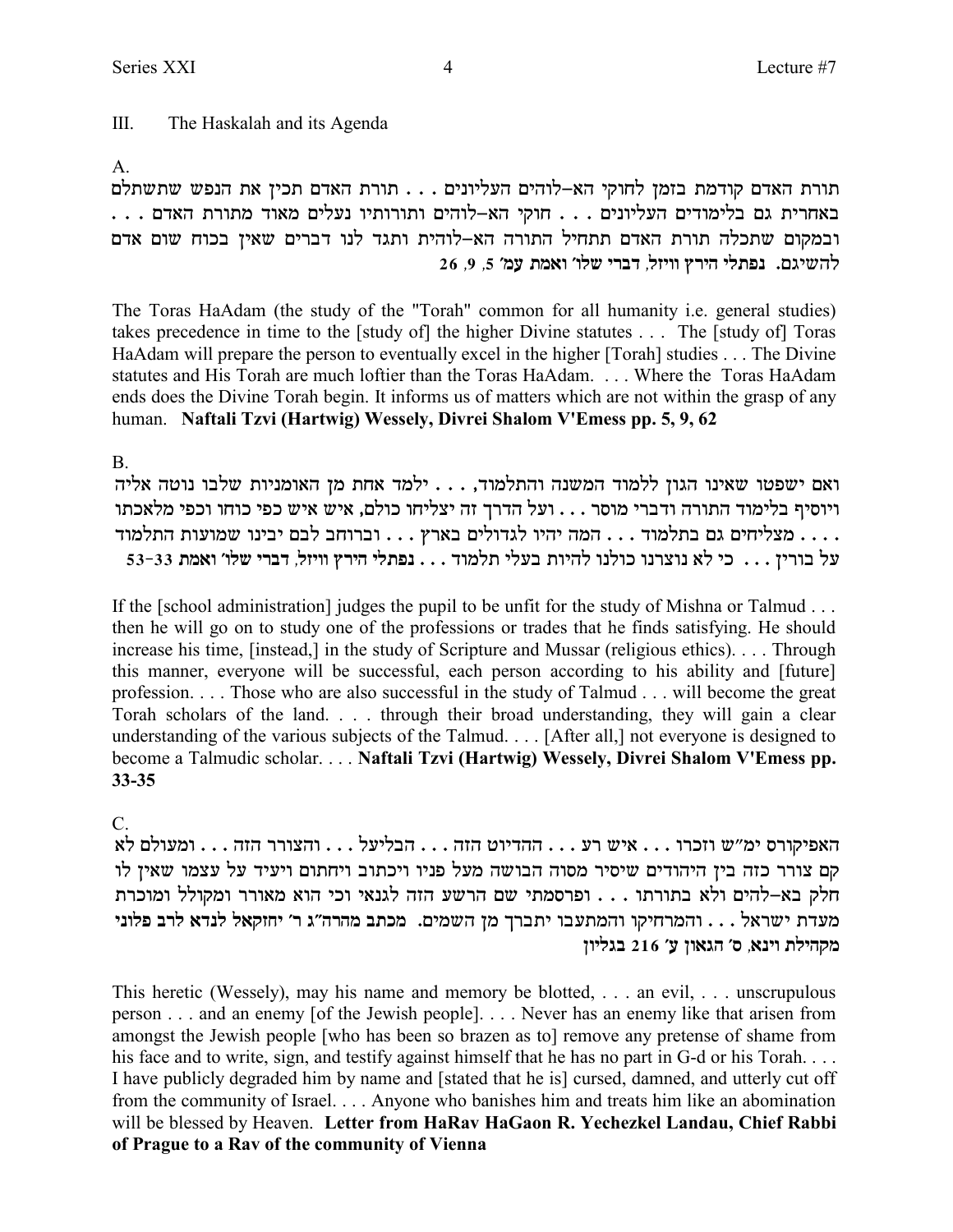D.

רע המעשה אשר ראיתי מאיש חנף ומרע איש עני בדעת הדיוט שבהדיוטים שמו הירץ וויזל מק״ק ברלין חק בדפוס אגרת . . . בדברי חלקלקות בא בעלה (בעצה) נמהרה לאנשים חכמים ונבונים תמימים ושלמים כאילו הוא יחיד בדורו. . . . מה מאד מתנחם אנכי בשמענו מפי מגידי אמת שבק״ק ווילנא עיר הגדולה לאלקים שרפו ספר הלזה ברחוב העיר ובתחילה תלו אותו ברביד הברזל בחצר בית הכנסת (הקונע) . . . דרשה לשבת הגדול מהרה"ג ר' דוד טעבלי אב"ד ליסא, ס' הגאון ע' 316 בגליון

I see the evil perpetrated by that flatterer and evil one, impoverished of mind, the greatest of ignoramuses, whose name is Hertz Wessely from the holy community of Berlin, who published a pamphlet [filled with] slick and polished statements offering advice to the wise and discerning. to the unblemished and perfect, as if he were the most outstanding [sage] of his generation.... I felt very consoled upon hearing from reliable sources that in the holy city of Vilna, the great city unto G-d, they burned this work in the town square, after having it first hung by the iron neck chain (which is used to humiliate criminals) in the courty and of the synagogue....  $HaRav$ HaGaon R. David Tevli, Chief Rabbi of Lissa, from the D'rasha (sermon) delivered on **Shabbos HaGadol, 1782** 

Е.

ושמעתי שבכמה ק"ק שרפו הספרים ההמה ובווילנא שרפו אותם לעין כל. זכאי חולקהון קמא מרי מלכא קדישא אשר קנאו קנאות ד' צבא–ות. דרשה מהרה"ג ר' פנחס הורביץ אב"ד פראנקפורט בעל ס' הפלאה. ס׳ הגאוז ע׳ 416 בגליוז

I have heard that many holy communities have burned these works; in Vilna, they burned them in public view. Meritorious before the Master, the holy King, is the portion of those who are jealous on behalf of the L-rd of hosts. Drasha (sermon) of R. Pinchas Hurvitz, Chief Rabbi of **Frankfurt am Main** 

 $F_{\perp}$ The Talmud is no longer studied, we have no yeshivos, our rabbis are - thank G-d powerless, and in ten years no one in Berlin will know anything at all about the Talmud. Letter from David Friedland written on March 30, 1788 (cited by Eliav and Kleinberger, Mekorot le'Toledot ha Chinukh be'Yisrael u-ve'Amim - Tel Aviv 1959 p. 223)

A number of young Jews from all parts of Germany had united, during Mendelssohn's G. lifetime, to form a society under the designation, Society for Research into the Hebrew Language. They correctly observed that the evil condition of our people, morally as well as politically, has its source in their religious prejudices, in their want of a rational exposition of the Holy Scriptures, and in the arbitrary exposition to which the rabbis are led by their **ignorance of the Hebrew language.** Accordingly, the object of their society was to remove these deficiencies, to study the Hebrew language at its sources, and by that means to introduce a rational exegesis. For this purpose they resolved to publish a monthly periodical in Hebrew under the title of *HaMeassef* ("The Collector"), which was to present expositions of difficult passages in Scripture, Hebrew poems, prose, essays, translations from useful works, and the like. [The periodical appeared from 1783 until 1797, first in Koenigsberg, then in Berlin, and finally in Breslau.] Solomon Maimon, Autobiography Chap. 23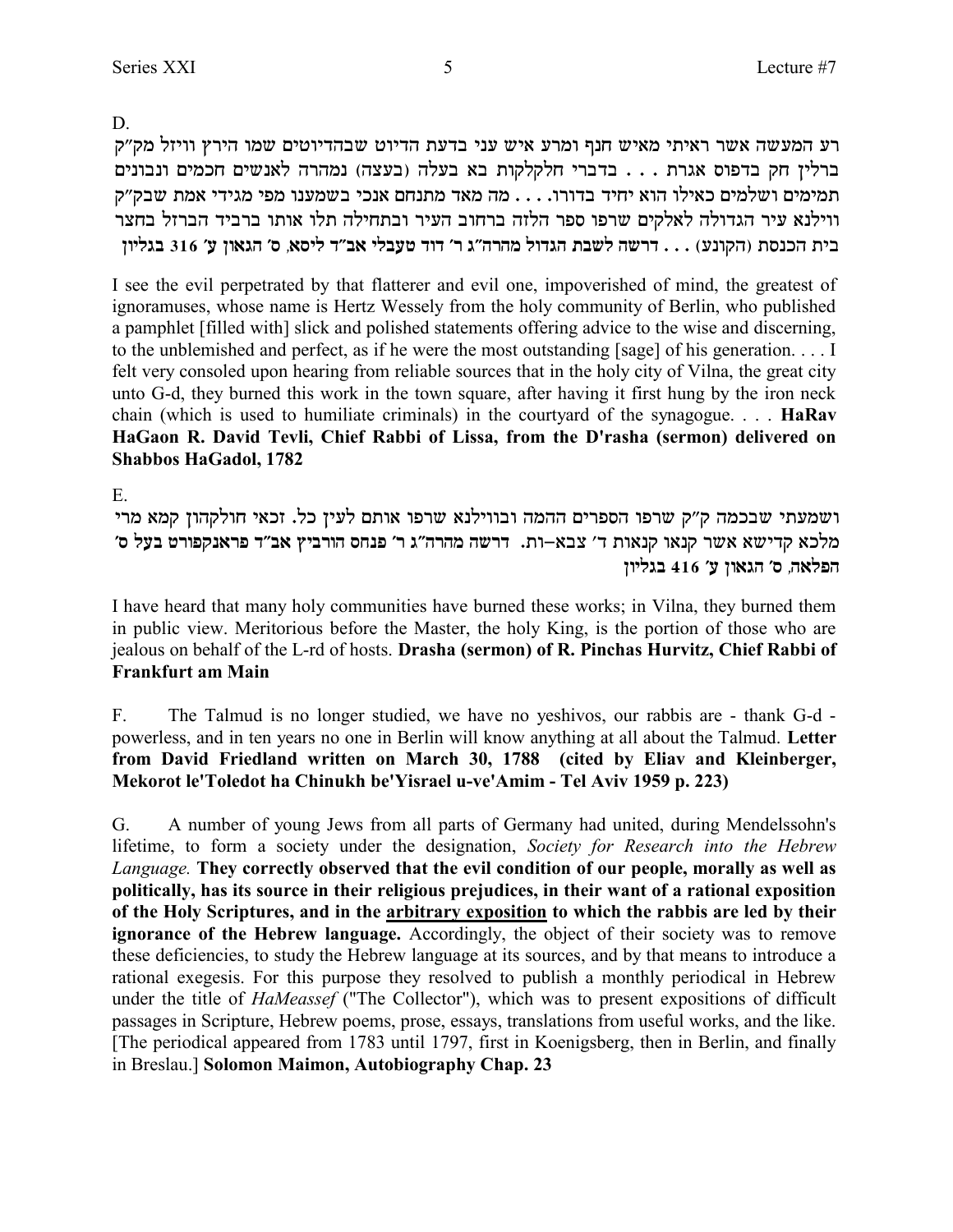#### $\overline{N}$ Serving G-d

## $A<sub>1</sub>$

כִּי־לִי בְנֵי־יִשְׂרָאֱל עֲבָדִים עֲבָדֵי הֶם אֲשֶׁר־הוֹצָאתי אוֹתַם מֵאֶרֶץ מִצְרֵיִם אֲנִי ד׳ אֱ–לֹהֶיכֶם: ויקרא כהּ:נה

For to Me the children of Israel are servants (avadim), My servants who I took out of the land of Egypt. I am the L-rd their G-d. Leviticus 25:55

 $\overline{B}$ 

רַאשִׁית חַכְמַה | יִרְאַת ד׳ שֶׂכֵל טוֹב לְכָל־עֹשֵׂיהֶם תִּהְלַתוֹ עֹמֶדֶת לַעֲד: תהלים קי״א: י׳

The fear of the L-rd is the beginning of wisdom; a good understanding have all those who do His commandments; His praise endures for ever. Psalms 111:10

 $C_{\cdot}$ 

יראת ד' ראשית דעת חכמה ומוסר אוילים בזו: משלי אז

The fear of the L-rd is the beginning of knowledge; but fools despise wisdom and instruction. Proverbs 1:7

# D.

אין ישיבת האדם ותנועתו ועסקיו והוא לבדו בביתו, כישיבתו ותנועתו ועסקיו והוא לפני מלך גדול, ולא דבורו והרחבת פיו כרצונו והוא עם אנשי ביתו וקרוביו, כדבורו במושב המלך, ומפני זה מי שיבחר בשלמות האנושי ושיהיה איש הא-להים באמת, יעור משינתו וידע שהמלך הגדול המחופף עליו והדבק עמו תמיד הוא גדול מכל מלך בשר ודם. ספר מורה הנבוכים חלק ג פרק נב

The way a person acts when at home while sitting, moving, or involved in his affairs is different from the way he sits, moves or is involved in his affairs while sitting in the presence of a great king. Nor is his speech or the way he expresses himself at home the same as when he is in the presence of the king. Consequently, he who chooses to reach human perfection and to truly become a man of G-d, should awake from his slumber and realize that the great King who is hovering over him and is constantly connected to him, is greater than any king of flesh and blood. Rambam, Moreh Nevuchim, 3:52

Acculturation and Conversion  $V_{\parallel}$ 

 $A_{1}$ I am far from reacting as favorably as you to the mood of tolerance so prevalent in all our newspapers. As long as the proponents of a unification system continue to lurk in the background, this falsely glittering, tinseled tolerance seems to me more dangerous than open persecution. Unless I am mistaken, the devious notion that kindness and tolerance rather than harshness and persecution constitute the best means to achieve conversion has already been mentioned in Montesquieu's "Lettres Persanes". And it is my impression that our time is dominated by this principle rather than by wisdom and brotherly love.... Moses Mendelssohn, Letter to Herz Homberg March 1, 1784, Gesammelte Schriften Volume III p. 361

 $B<sub>1</sub>$ 

היהדות התקיימה שנות אלפים בלי ספר "פידון" בהוכחת מציאות הנפש והשארתה אחרי מות האדם בעוד כי ימי דור אחד של ההשכלה הספיקו לערער את חומות היהדות. נפתלי הירץ וויזל, מובא ב״משה מנדלסון״ מצמח צמריון עמ׳ 111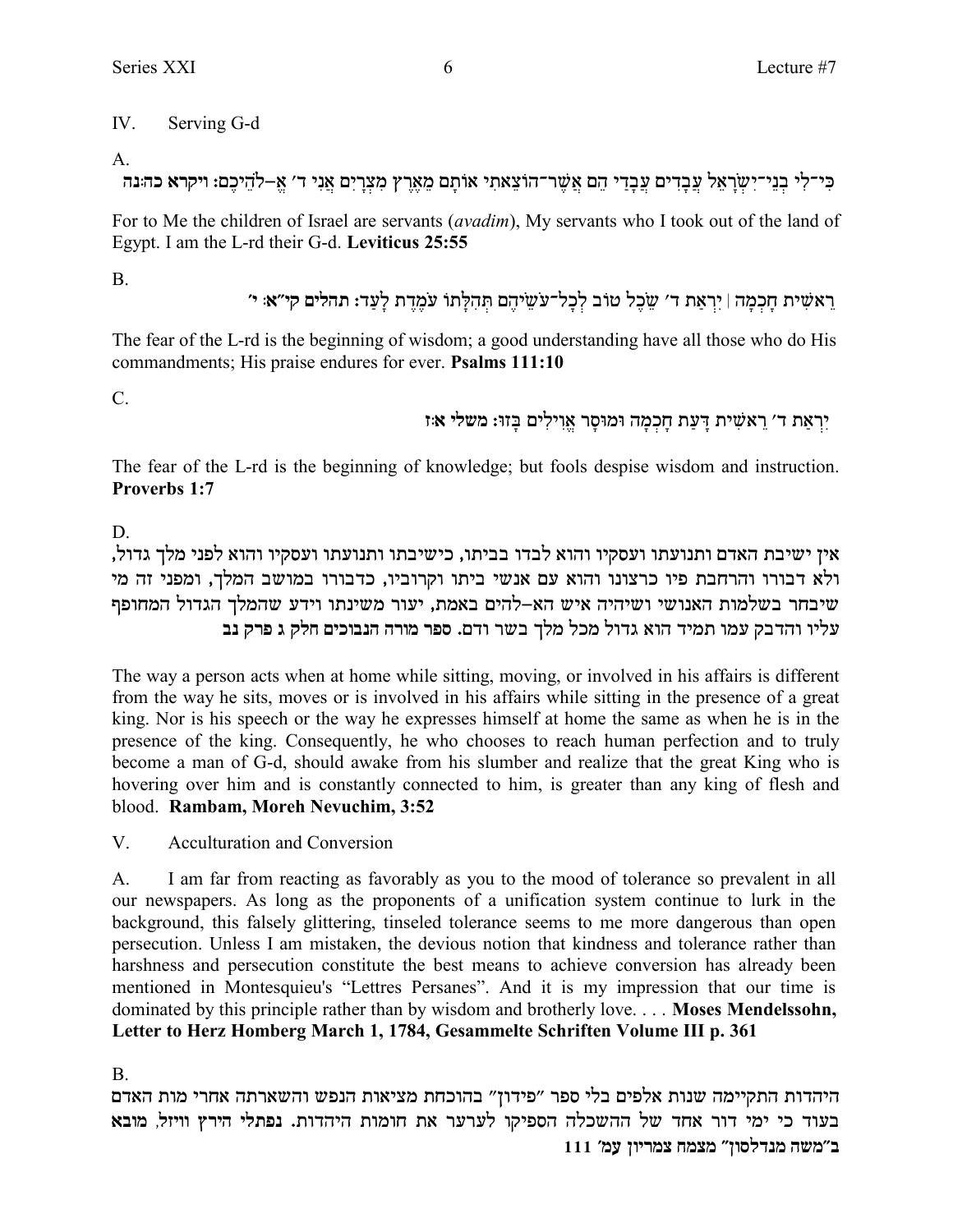Judaism survived for thousands of years without having to come on to [Mendelssohn's] work, Phaedon, to prove the existence of the soul and its survival after death, while just one generation of "Haskalah" (Enlightenment) was enough to undermine the bulwark of Judaism. Naftali Tzvi (Hartwig) Wesselv

 $C_{\cdot}$ 

הַצִּילֵנִי נָא מְיַּד אָחִי מְיַד עֵשׂו כִּי יַרֵא אַנֹכִי אֹתוֹ פֵּן יָבוֹא וְהִכָּנִי אֵם עַל בָּנִים: בראשית לבויב  $(1)$ 

Save me, I beseech you, from the hand of my brother, from the hand of Esau; for I fear him, lest he will come and strike me, and the mother with the children. Genesis 32:12

ויש לפרש הכוונה דיעקב בהודעו דעשו בא לקראתו הבין דלא ימלט מאחד משני האופנים,  $(2)$ או דעשו ילחם עמו וירצה להורגו, או דיתרצה עמו וישוב מאפו וישב עמו בשלוה ואחוה כשני אחים, ומשני האופנים הללו נתיירא יעקב, דגם טובתו ואהבתו של עשו רעה היתה אצל יעקב, ועל אלו שני האופנים אמר הכתוב ויירא יעקב מאד ויצר לו דאמר ויירא על ספק שמא יהרגנו וייצר לו על הספק שמא יתקרב לו. וזהו שביקש על הני שני אופנים הצילני נא מיד אחי מיד עשו שאיננו רוצה בו לא לאח ולא לעשו וביקש שיצילו משני ידים הללו. ונתקבלה תפלתו, דבתחילה היה בדעת עשו להרגו והקב"ה הצילו מידו, ואח"כ כשנתרצה לו ביקש להיות עמו ביחד ואמר נסעה ונלכה ואלכה לנגדך ויהיו שניהם ביחד, והוא דחה אותו בדברים וניצל גם בזה ממנו וכמו שאמר הכתוב וישב עשו ביום ההוא לדרכו שעירה, השמיענו הכתוב דבאותו יום עצמו נפרד עשו ממנו והלך .<br>לדרכו ולא נתעכב אפילו יום אחד עמו וכבקשתו. וכבר ראיתי במפרשים שנתקשו על דברי הכתוב וישב עשו ביום ההוא לדרכו דמאי אשמועינן הפסוק דבאותו יום שב לדרכו ולפי הנ"ל מבואר היטב: והנה כל מעשי אבות הם סימן לבנים, דגם בגלותו של עשו יתנהג כן עם ישראל בשני האופנים כאשר רצה לעשות עם יעקב, דבהתחלת הגלות יהיה גוזר גזירות רעות בשמדות ויסורים וילחם בהם וירצה לאבדם וד׳ ברחמיו לא יעזבם. ולבסוף יאמר כי רוצה לישב בשלוה עם יעקב וכוונתו דבזה ירחיק את ישראל מעבודת ד׳ וידיחם מאמונתם. וכמו דעשו אמר נסעה ונלכה ואלכה לנגדך ואיתא במדרש (ב"ר עח יד) דעשו אמר לו שישתתף עמו בשני העולמות עוה"ב ועוה"ז. וביאור הדברים שאמר לו נסעה ונלכה ואלכה לנגדך דהיינו ששניהם יתקרבו זה אצל זה וכל אחד יוותר קצת ממנהגו הקדום עד שיתקרבו זה אצל זה. והכוונה של המדרש מבואר דהוא שלבסוף גם הם יקבלו עיקרים טובים מאמונת ישראל שיהיו גם הם מאמינים בבורא יחיד ובתורה מן השמים וגמול ועונש וירצו דגם יעקב יוותר קצת מאת אשר לו ויניח קצת מעבודות הנוגע רק לעוה"ב רק יקח לו קצת מדרכי העולם וחלק בעוה"ז להתעסק בדרכים ודברים חיצונים ולא שישקדו רק על התורה. וז"ל תנא דבי אליהו זוטא פרק י"ד טול אתה העוה"ז והעוה"ב חצי ואני אטול עוה"ז ועוה"ב חצי. והכוונה שלא תהיה אתה עוסק רק בתורה ומצוה רק תמעיט עבודתך ותניח ידך מאיזו מהמצות הגורמים פירוד בין שנינו ועי"ז תנחל עוה"ז וגם חצי עוה"ב כאומר די לך רק חצי עוה"ב ולא כולו, וזהו ממש כמאמר הלצים אנכי מסתפק בחתיכה קטנה של לויתן ולא אטריח להשיג חתיכה גדולה. וגם אני אתנהג כן ואקבל קצת מן המצות ויהי גם לי חצי עוה"ב. ועל עוה"ז לא אמר חצי דידע דאם יחסר גם אחת מן המצות כבר ישיג כל העוה"ז, וזהו נסעה ונלכה ואלכה לנגדך פירוש כמוך והדברים נוקבים ויורדים כו׳. וזה הגלות השני שיהיה בסוף הגליות הוא נקרא בפרך בפה רך. ומזה הגלות נתיירא יעקב אבינו יותר מיראתו מן הראשון, כי טבע האדם עלול להכשל בו יותר מן .<br>הראשון וע״כ הקדימו בתפלתו ואמר הצילני נא מיד אחי ואח״כ אמר מיד עשו, יען כי בראשון אין בו רק שיעבוד גופני והשני הוא שיעבוד בשניהם ברוחני וגם בגופני, דהרי כל הטוב שיתן הוא רק להמוותר מהמצות ונמצא מאבד נפשו, ומי שלא יחפש בהטובה ההיא ולא ירצה להתקרב ישאר .<br>במצב דוחקו כאשר מקודם ונמצא משתעבדים בשניהם. וזה הענין יהיה נמשך עד ביאת משיח בב״א: ספר בית הלוי על התורה פרשת וישלח

 $\overline{7}$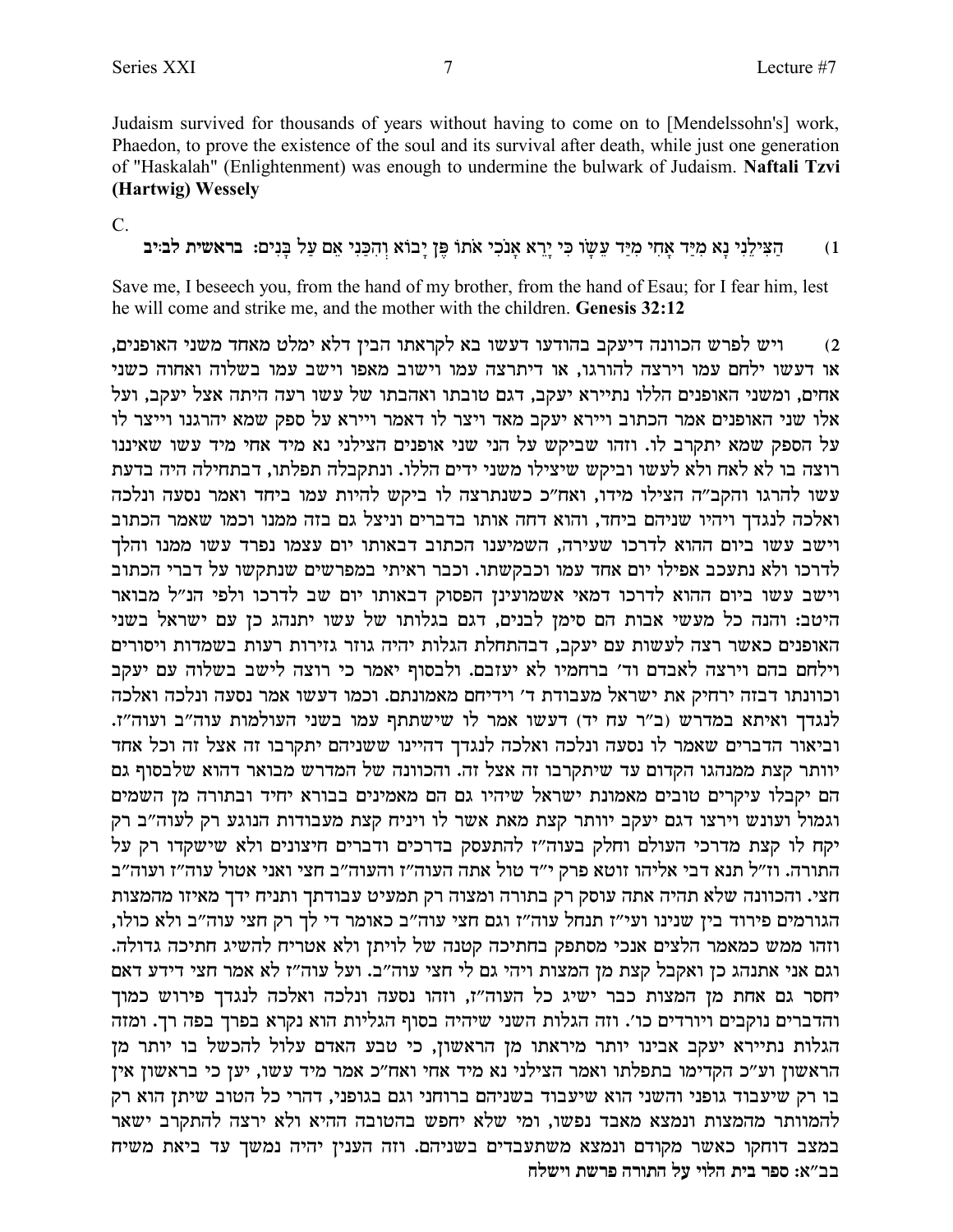We can understand Yaakov's reaction when he heard that Esav was coming towards him as follows: He understood that either one of the following scenarios was bound to occur: Either Esav was about to do battle with him, wishing to kill him, or he was ready to be reconciled with him, forget his anger and live together with him in peace and harmony as good brothers. Yaakov, however, was frightened by both scenarios for even the goodness and love of Esav would be bad for Yaakov. Regarding these two scenarios does Scripture recount (Genesis 32:8), "Then Jacob was greatly afraid and distressed . . ." He was fearful that Esav might kill him and he was distressed as he was concerned that Esav might become close to him. He expressed these two concerns with his prayer (Genesis 32:12), "Save me, I beseech you, from the hand of **my brother**, from the hand of **Esau** . . ." He didn't want him either as a "brother" nor as an "Esav"and he pleaded that He save him from both these dangers. His prayer was accepted and although Esav originally planned to kill [Yaakov] the Holy One, blessed be He, saved him. Afterwards when [Yaakov] had appeased him, [Esav] wanted to remain together with him and said to him (Genesis 33:12), "Let us take our journey, and let us go, and I will go parallel (before) to you," so that they would both be together. Yaakov, [however,] was able to [politely] reject his offer and was thus also saved from him, as Scripture says (Genesis 33:16), "So Esau returned that day on his way to Seir." Scripture is telling us that Esav separated himself from him that very day and went on his way and didn't stay with Yaakov even for a day, as Yaakov had requested [from G-d]. I have already seen the writings of certain commentators who are bothered with the verse, "So Esau returned that day on his way to Seir." [They ask,] "To what end is this verse informing us that Esav returned on his way that very same day?" According to the above explanation everything becomes quite clear.

Behold, all of the acts of the forefathers are a sign [of future events] for their progeny, i.e. also in the present exile of Esav (the Romans and their successors) they will act with us in the very same ways as Esav wanted to act with Yaakov: In the early stages of the exile they would impose terrible decrees to destroy or torture [the Jewish people], they would wage war against them and wished to obliterate them. G-d in his mercy did not forsake them. Later on they desired to live peacefully with [the descendants of] Yaakov. Their ultimate goal was to distance the people of Israel from Divine service and thereby push them away from their [ancestral] faith. This is similar to Esav's statement, "Let us take our journey, and let us go, and I will travel parallel (before) to you," which the Midrash (Beraishis Rabbah 78:14) interprets to mean that Esav asked of Yaakov that they jointly share both worlds i.e. this world and the world to come. The explanation of these words is that when he said, "Let us take our journey, and let us go, and I will travel parallel (before) to you," he meant that they should draw closer to each other and each one should give up a little of their previous habits in order to merge together. The idea which the Midrash wishes to express is clear i.e. eventually [Esav] will accept sound principles of the faith of Israel so that they too will believe in a single Creator, in a Divine Torah, and reward and punishment. They desired, as well, that Yaakov give up some of their Divine service, that which only relates to the world to come and retain only that which relates to this world i.e. to be involved in outward superficial ceremonies and not be solely dedicated to the study and understanding of the Torah. This is the way in which the Midrash Tana d'vai Eliyahu Zuta, Chapter 14, expresses this [same] idea, "You take half of this world and the next world and I will take half of this world and the next world." What he meant to say was, "Don't be solely involved in Torah and mitzvos but rather reduce your Divine service and cease practicing those mitzvos that cause a separation between us. Through this you will inherit this world and half of the next world, i.e. it is sufficient that you receive half of the next world but not all of it." This is similar to the statement of the scoffers, "It is sufficient for me to receive a small piece of the Leviathan. I don't have to exert myself to earn a large piece." "And I too," said Esav, "will act in a similar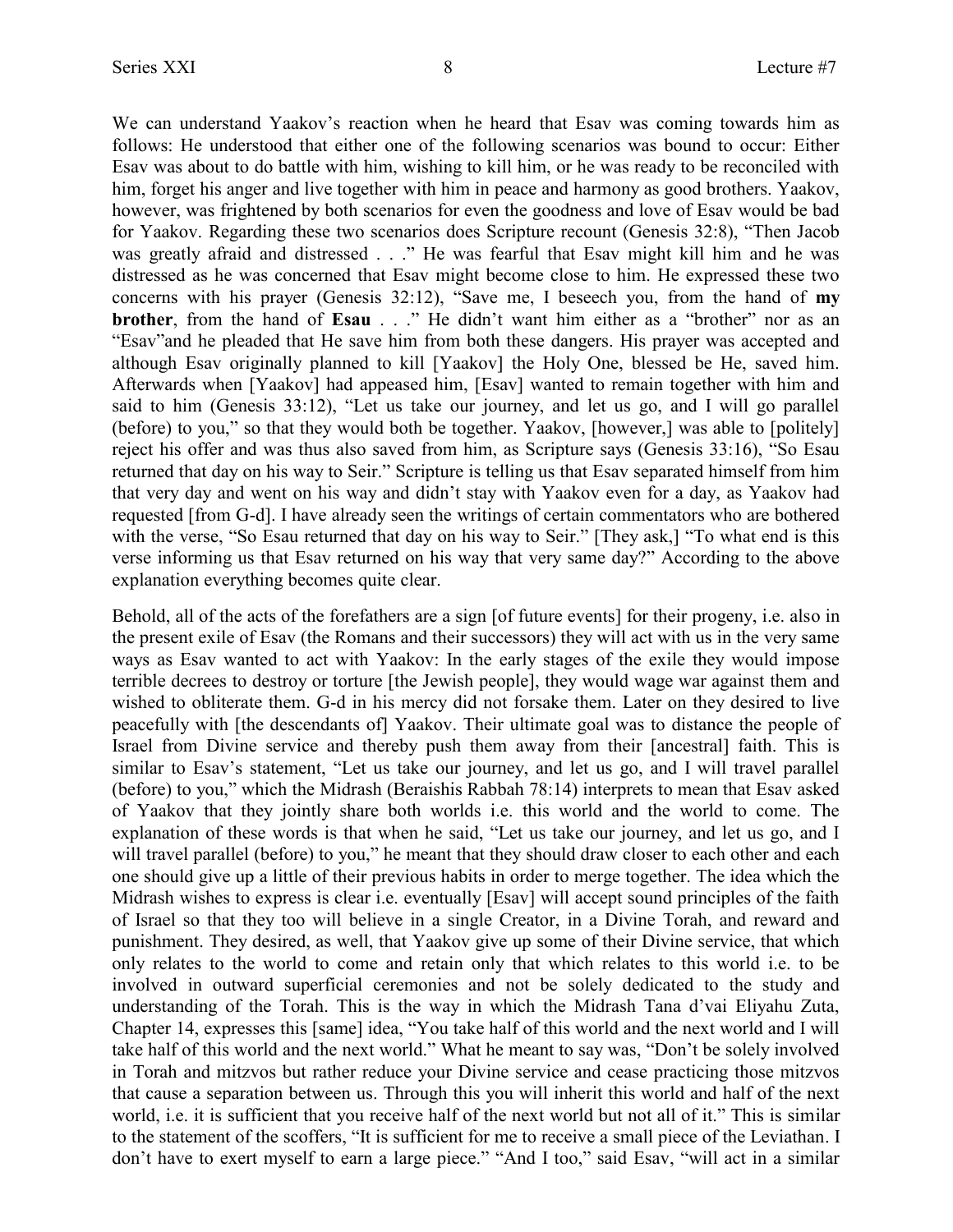way. I will accept some of the mitzvos and I too will receive half of the world to come." In regards to this world he didn't say, "half," for he knew that if he compromises even on one of the mitzvos that he will [automatically] obtain all of this world. This is the meaning of, "Let us take our journey, and let us go, and I will travel parallel (before) to you," i.e. just like you. These words bore down and penetrate deeply. This is the second phase of the exile which occurs at the end of the exile. This is referred to as "perach" "peh" "rach" i.e. a glib mouth. It was from this [form of] exile that our forefather Yaakov so feared, even more than his fear of the first form, for the nature of man is that he is more likely to stumble through this [pressure] than through the former [pressure]. It was for that reason that Yaakov placed this concern first in his prayer and said, "Save me, I beseech you, from the hand of my brother," and only afterwards said, "from the hand of Esau." The first phase of the exile only entails a physical servitude whereas the second phase entails a dual servitude, spiritual and physical, for all the benefits that [Esav] is willing to give are only directed to those who will compromise on the fulfillment of mitzvos, thus destroying Yaakov's soul. Whereas those who don't wish to partake in these benefits and don't wish to bring themselves closer [to Esav] will remain in their same distressful situation as they were before. This phase, therefore, results in a dual form of servitude, [i.e.] spiritual [for those who are willing to compromise] and physical [for those who don't]. This will remain the situation until the coming of the Moshiach, may he come speedily in our days. **Bais HaLevi, Parshas VaYishlach**

VI. Jewish Nationality and the Diaspora

A.

**miO¦ r© l¨ l`¥ x¨U§ i¦ oiA¥** .KW¤ gl§ xF` oiA¥ .lŸgl§ Wc¤Ÿw oiA¥ liC¦a§ O© d© .ml¨Frd¨ Kl¤ n¤ Epid¥Ÿl-`¡ 'c dY¨ `© KExA¨ (1 **1. . . ברכת "הבדלה"** 

Blessed are You Hashem, king of the universe, who has separated between the holy and the mundane, between light and darkness, between Israel and the nations. **Havdalah Service**

ly mz` ,e`l m`e ,ily mz` ixd mdn milcaen mz` m` **.il zeidl minrd on mkz` lca`e** (2 **נבוכדנצר וחביריו. רש״י שם** 

**Who has separated you from other people (Leviticus 20:26):** If you remain separate [from the other nations] then you will be Mine (i.e. protected). Otherwise, you will be under the domain of Nebuchadnezzer and his associates. **Rashi ibid.**

 $\mathcal{C}$ 

אומתנו איננה אומה כי אם בתורותיה, וכיון שאמר הבורא שהאומה תעמוד כל עמידת השמים והארץ, מן ההכרח שתעמד תורותיה כל ימי השמים והארץ. ספר האמונות והדעות מאמר ג

Our nation is only considered to be a nation by virtue of its Torah. Since the Creator stated that the nation will exist as long as heaven and earth exist, it follows, consequently, that its Torah will also exist as long as heaven and earth exist. **Rabbainu Saadya Gaon, HaEmunos V'HaDeyos 3**

D.

והנה אנחנו כשבוים ממלחמת החורבן, ומרוב חסדי ד׳ וצדקה פזורינו נתן אותנו לחן ולחסד בעיני מלכי האומות והשרים אשר אנו מחויבים לדרוש שלומם ולהתפלל עליהם מבלי לשלם להם ח״ו רעה תחת טובה טובות גדולות אשר גמלונו זה אלפים שנה ואין ספק כי שכרם רב מאת ד' כי הוא ב"ה גומל טובות למי שעושה טוב. בכל זאת אין רע אם נצפה ויחל לשוב לאחוזת אבותינו והיה מן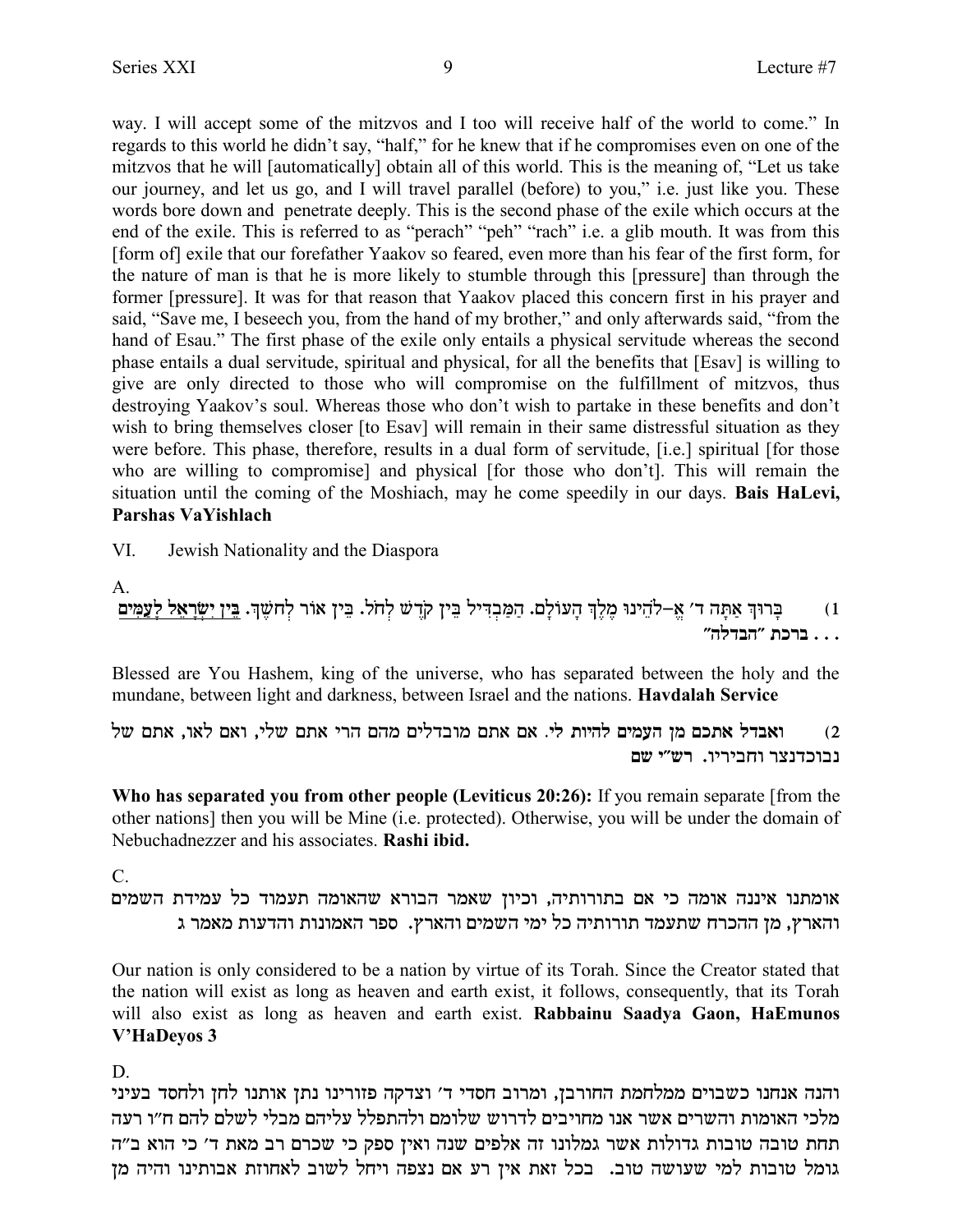# הטוב ההוא אשר ייטיב ד׳ לנו יהיה טוב גם לאו״ה . . . שכר על כל הטוב אשר גמלונו בגלותינו **h cenr "zixad ixac dl`" qxhpewa xteq dyn 'x b"dxd** . . . mci zgz mvx`a zeida

Behold, since the war that led to the destruction [of the Temple and the land of Israel,] we are in a similar state to that of prisoners of war. Due to G-d's immense kindness and charity, He made us find grace in the eyes of the kings and nobility of the nations, for whom we are required to seek their welfare and pray on their behalf. G-d forbid that we repay their great goodness, which they have bestowed upon us these thousands of years, with objectionable behavior. There is no doubt that G-d will reward them greatly, for G-d rewards goodness with goodly reward. Nevertheless, there is nothing wrong if we look forward and hope to return to the land which our forefathers possessed. The good which G-d will grant to us will also be a source of goodness to the nations of the world, . . . a reward for all of the good which they have bestowed upon us in our exile while we were in their land under their domain. **Rav Moshe Sofer, Kuntras Eleh Divrei HaBris**

VII. Moses Hess and the New Jewish Nationalism: Rome and Jerusalem

A. After an estrangement of twenty years, I am back with my people. I have come to be one of them again, to participate in the celebration of the holy days, to share the memories and hopes of the nation. . . . A thought which I believed to be forever buried in my heart has been revived in me anew. It is the thought of my nationality which is inseparably connected with ancestral heritage and the memories of the Holy Land, the Eternal City, the birthplace of the belief in the divine unity of life, as well as the hope in the future brotherhood of men. **Moses Hess, Rome and Jerusalem, translated by Meyer Waxman, p. 43**

B. Twenty years ago when an absurd and false accusation against the Jews was imported into Europe from Damascus, it evoked in the hearts of the Jews a bitter feeling of agony. Then it dawned upon me for the first time, in the midst of my socialist activities, that I belong to my unfortunate, slandered, despised, and dispersed people. And already, then, though I was greatly estranged from Judaism, I wanted to express my Jewish patriotic sentiment in a cry of anguish, but it was unfortunately, immediately stifled in my heart by a greater pain which the suffering of the European Proletariat evoked in me. **Rome and Jerusalem, p. 67-68**

C. . . . I discovered a real and strong relationship between my ethnological studies and the modern national movement. . . . These studies convinced me of the inevitable ultimate disappearance of any particular race dominance and the necessary regeneration of all oppressed peoples. . . . The pain and agony which during the Damascus affair was only a transient feeling became now a dominating trait of my character and a lasting mood of my soul. No more did I seek to suppress the voice of my Jewish consciousness. **Ibid. p. 70**

D. Providence would not have prolonged your existence until today, had it not reserved for you the holiest of all missions. The hour has struck for the resettlement on the banks of the Jordan. The historical books of the royal prophets can, perhaps, be written again only by you. **The New Eastern Question by Ernest Laharanne quoted in Rome and Jerusalem p. 157**

E. You are the triumphal arch of the future historical epoch, under which the great covenant of humanity will be written and sealed in your presence as the witnesses of the past and the future. The Biblical traditions which you will revive, will also sanctify anew our Occidental society and destroy the weeds of materialism together with its roots. **Ibid. p. 159**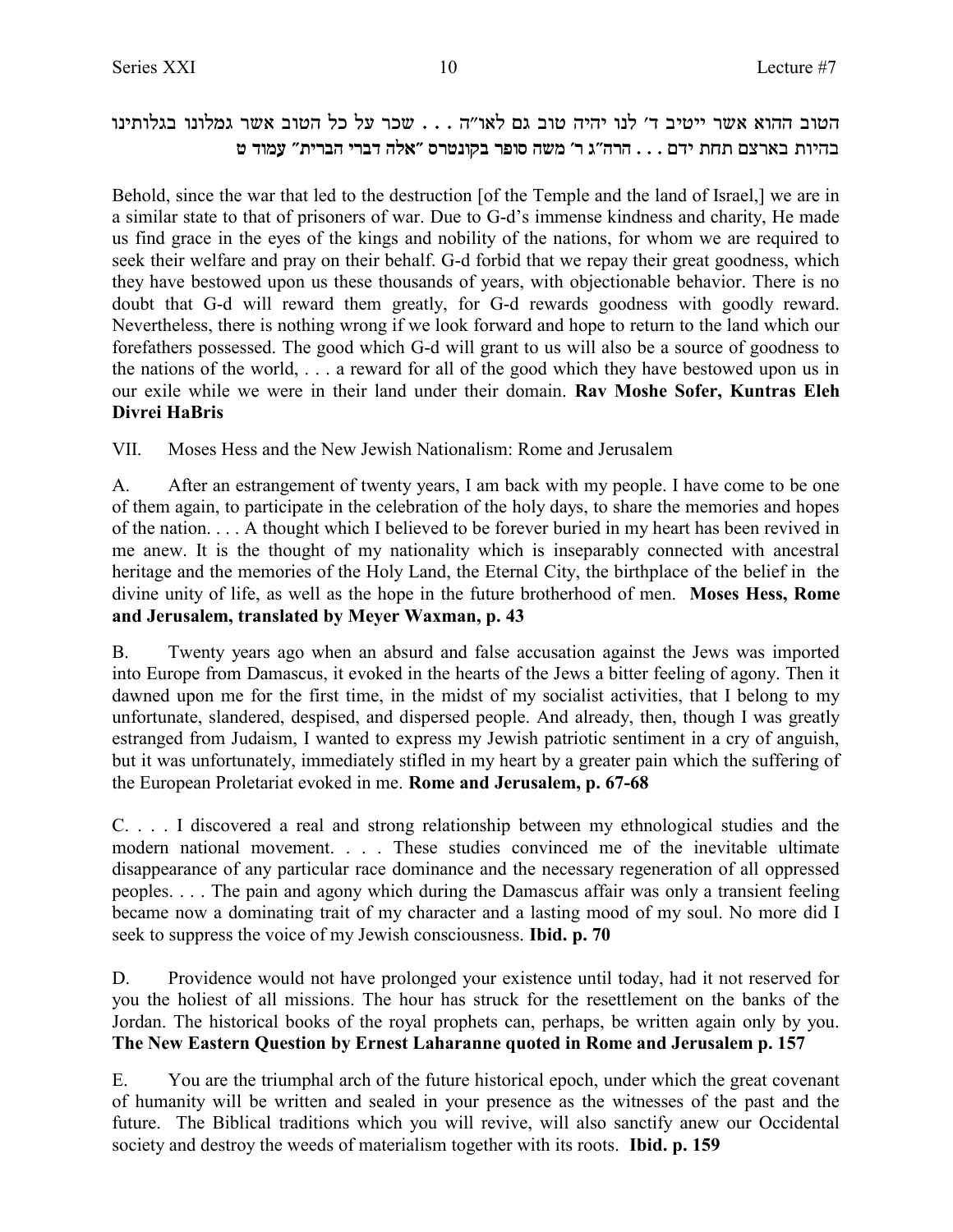F. . . . for our people is destined to fulfill a role in history other than the one dreamed of for fifty years, by those who are preoccupied with reforming our religion. **Moses Hess, Collected Writings, p. 182, Letter on the Mission of Israel in the History of Mankind** 

G. Fortified by its racial instinct and by its cultural and historical mission to unite all humanity in the name of the Eternal Creator, this people has conserved its nationality in the form of its religion and united both inseparably with the memories of its ancestral land. No modern people, struggling for its own fatherland can deny the right of the Jewish people to its former land without at the same time undermining the justice of its own strivings. **Rome and Jerusalem, p. 36-37**

H. The "new" Jew, who denies the existence of the Jewish nationality, is not only a deserter in the religious sense, but is also a traitor to his people, his race and even to his family. If it were true that Jewish emancipation in exile is incompatible with Jewish nationality, then it were the duty of the Jews to sacrifice the former for the sake of the latter. **Ibid. p. 62**

I. In those countries which form a dividing line between the Occident and the Orient, namely, Russia, Poland, Prussia, Austria, and Turkey, there live millions of our brethren who earnestly believe in the restoration of the Jewish kingdom and pray for it fervently in their daily services. These Jews have preserved, by their belief in Jewish nationality, the very kernel of Judaism in a more faithful manner than have our Occidental Jews. **Ibid. pp. 76-77**

J. I already foresee the organization of the Society proposed by the pious Jewish patriot (Rav Tzvi Hirsch Kalischer), and its ultimate settling of the Holy Land with Jewish colonists under the protection of the Western civilized nations. When the Jewish situation in Palestine is once for all adjusted under the protection of the law, and on the foundation of labor, there will arise in the Holy Land, as in Germany and other European countries, universities conducted by able scholars whose spirit will not conflict with but harmonize with the ancient Jewish national religion. **Ibid. p. 176**

K. No member of the Jewish race can renounce the incontestable and fundamental right of his people to its ancestral land without thereby denying his past and his ancestors. Such an act is especially unseemly at a time when political conditions in Europe will not only not obstruct the restoration of a Jewish State but will rather facilitate its realization. What European would today oppose the plan that the Jews, united through a Congress, should buy back their ancient fatherland? Who would object if the Jews flung a handful of gold to the decrepit old Turkey and said to her, "Give me back my home and use the money to consolidate the other parts of your tottering Empire." . . . You will come to the land of your fathers decorated with the crown of age-long martyrdom, and there, finally, you will be completely healed from all your ills! Your capital will again bring the wide stretches of barren land under cultivation; your labor and industry will once more turn the ancient soil into fruitful valleys, reclaiming it from the encroaching sands of the desert, and the world will again pay its homage to the oldest of peoples. **The New Eastern Question by Ernest Laharanne quoted in Rome and Jerusalem pp. 153, 158**

L. The precondition for our return to the land of our fathers is to achieve national unity across our diasporas . . . The first diaspora to take that step was the British with the establishment of the Board of Deputies in London, headed by the great and pious *sar* [prince], Moses Montefiore. This institution stands by oppressed Jews wherever they are. Following it, the French Kol Israel Haverim [Alliance Israelite] was founded . . . No doubt similar associations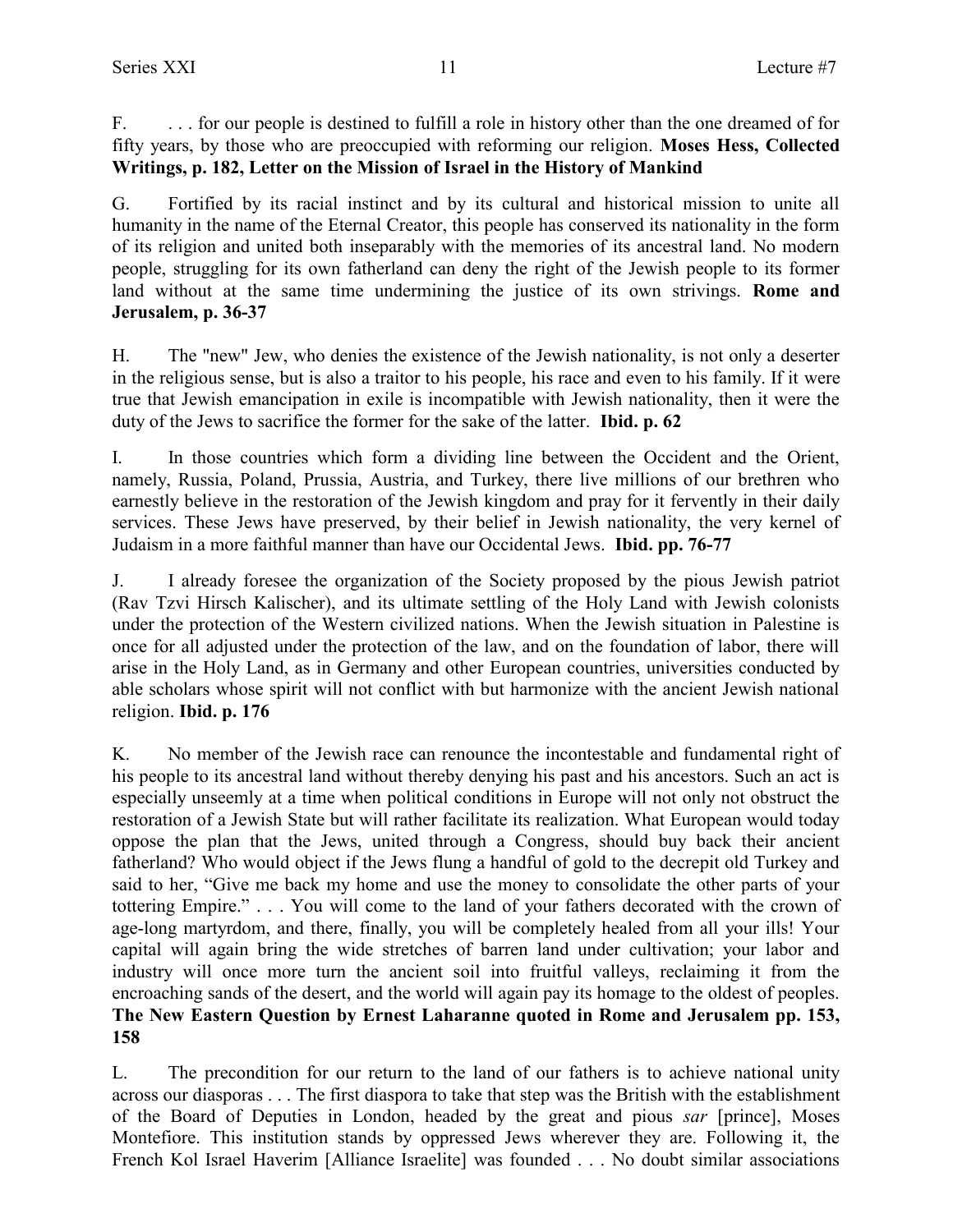will be founded in other countries, together providing the pillar upon which the house of Israel will rest its hopes . . . Another necessary step is to establish a foothold in the land of our fathers: buy land, build houses, and work the land. We rejoiced at the news of our brothers in Jerusalem buying land to build houses. Three years ago, Rabbi Luria founded the Hevrat Yishuv Eretz Yisrael with similar goals, and its membership is growing. Yet many obstacles stand in the way of establishing agricultural settlements for our brothers in the Holy Land. Who can guarantee their safety from attacks by their savage neighbors, who live off looting? It is critical for the success of this association's mission that it be headed by those of our brothers who can stand before kings and rulers, people like the Rothschilds, Montefiore, Albert Cohn, and the other leaders of the Board of Deputies and the Alliance Israelite. They are the ones who can convince European rulers to ask Turkey to safeguard the dwelling of Jews on the land of Israel . . . To those who say, "The time has not come yet to rebuild the House of the L-rd," reply "Nonsense! The time is very right provided we take actions. What do we ask of you? To leave your country and all your possessions? No! Just that you support those who wish to go to Israel and rebuild on the remains that bear out our honor of the ancient times, as our brothers do now on Mount Zion . . . Hurry to support [financially] the works of the Hevrat Yishuv Eretz Yisrael . . . And you, great leaders of Israel who have the ear of kings and rulers, stand up to lead the people toward achieving this goal; only with your help can we win back the Land of our fathers. **David Gordon, editor of HaMagid, May 6, 1863**

VIII. Racism and Antisemitism in the Writings of Moses Hess

A. It seems that on account of the hatred that surrounds him on all sides, the German Jew is determined to cast off all signs of his Jewishness and to deny his race. No reform of the Jewish religion, however extreme, is radical enough for the educated German Jews. But even conversion does not relieve the Jew from the enormous pressure of German anti-Semitism. The German hates the Jewish religion less than the race; he objects less to the Jews' peculiar beliefs than to their peculiar noses. . . . Jewish noses cannot be reformed, and the black, wavy hair of the Jews will not change through conversion into blond, nor can its curves be straightened out by constant combing. The Jewish race is one of the primary races of mankind that has retained its integrity, in spite of the continual change of its climatic environment, and the Jewish type has conserved its purity through the centuries. **Ibid. pp. 58-59**

B. In reality, Judaism as a nationality has a natural basis which cannot be set aside by mere conversion to another faith, as is the case with other religions. A Jew belongs to his race and consequently also to Judaism, in spite of the fact that he or his ancestors have become apostates...The converted Jew remains a Jew no matter how much he objects to it. **Ibid. pp. 97-98**

C. In the organism of humanity there are no two peoples who attract and repel each other more than the Germans and the Jews. **Ibid. pp. 124-125**

D. To our educated German Jews, the feeling of hatred toward the Jews displayed by the Germans has always remained an unsolved puzzle. Was not the entire effort of the German Jews, since the days of Mendelssohn, directed toward becoming wholly Germanized, to thinking and feeling as Germans?. . . Were they not Teutonomaniacs and French devourers? **Ibid. pp. 71-72**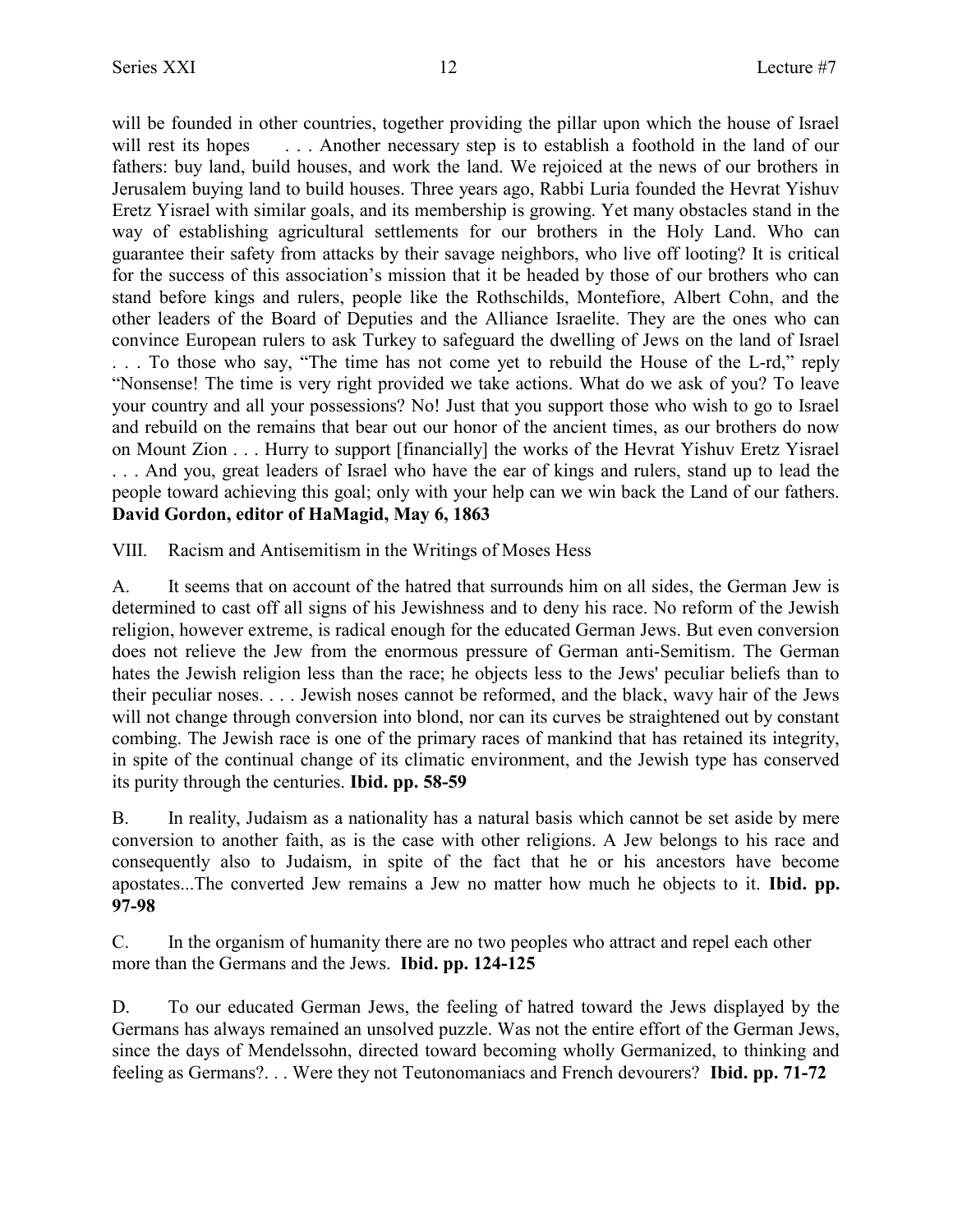#### IX. Dr. Leon Pinsker and Auto Emancipation

A. That hoary problem, subsumed under the Jewish question, today, as ever in the past, provokes discussion. Like the squaring of the circle it remains unsolved, but unlike it, continues to be the ever-burning question of the day. That is because the problem is not one of mere theoretical interest, it renews and revives in every-day life and presses ever more urgently for solution. This is the kernel of the problem, as we see it: the Jews comprise a distinctive element among the nations under which they dwell, and as such can neither assimilate nor be readily digested by any nation. Hence the solution lies in finding a means of so readjusting this exclusive element to the family of nations, that the basis of the Jewish question will be permanently removed. This does not mean, of course, that we must think of waiting for the age of universal harmony. No previous civilization has been able to achieve it, nor can we see even in the remote distance, that day of the Messiah, when national barriers will no longer exist and all mankind will live in brotherhood and concord. Until then, the nations must narrow their aspirations to achieve a tolerable modus vivendi. **Leon Pinsker, Auto Emancipation**

B. The world has yet long to wait for eternal peace. Meanwhile nations live side by side in a state of relative peace, secured by treaties and international law, but based chiefly on the fundamental equality between them. But it is different with the people of Israel. There is no such equality in the nations' dealings with the Jews. The basis is absent upon which treaties and international law may be applied: mutual respect. Only when this basis is established, when the equality of Jews with other nations becomes a fact, can the Jewish problem be considered solved. An equality of this kind did exist in the now long forgotten past, but unfortunately, under present conditions, the prospect that will readmit the Jewish people to the status of nationhood is so remote as to seem illusory. It lacks most of the essential attributes by which a nation is recognized. It lacks that autochthonous life which is inconceivable without a common language and customs and without cohesion in space. The Jewish people has no fatherland of its own, though many motherlands; no center of focus or gravity, no government of its own, no official representation. They home everywhere, but are nowhere at home. The nations have never to deal with a Jewish nation but always with mere Jews. The Jews are not a nation because they lack a certain distinctive national character, inherent in all other nations, which is formed by common residence in a single state. It was clearly impossible for this national character to be developed in the Diaspora; the Jews seem rather to have lost all remembrance of their former home. Thanks to their ready adaptability, they have all the more easily acquired characteristics, not inborn, of the people among whom fate has thrown them. Often to please their protectors, they divested their traditional individuality entirely. They acquired or persuaded themselves into certain cosmopolitan tendencies which could no more appeal to others than bring satisfaction to themselves. **Leon Pinsker, Auto Emancipation**

C. In the seemingly irrelevant circumstances, that the Jews are not regarded as an independent nation by other nations, rests in part the secret of their abnormal position and of their endless misery. Merely to belong to this people is to be indelibly stigmatized, a mark repellent to non-Jews and painful to the Jews themselves. However, this phenomenon is rooted deeply in human nature. Among the living nations of the earth the Jews are as a nation long since dead. With the loss of their country, the Jewish people lost their independence, and fell into a decay which is not compatible with existence as a whole vital organism. The state was crushed before the eyes of the nations. But after the Jewish people had ceased to exist as an actual state, as a political entity, they could nevertheless not submit to total annihilation -- they lived on spiritually as a nation. The world saw in this people the uncanny form of one of the dead walking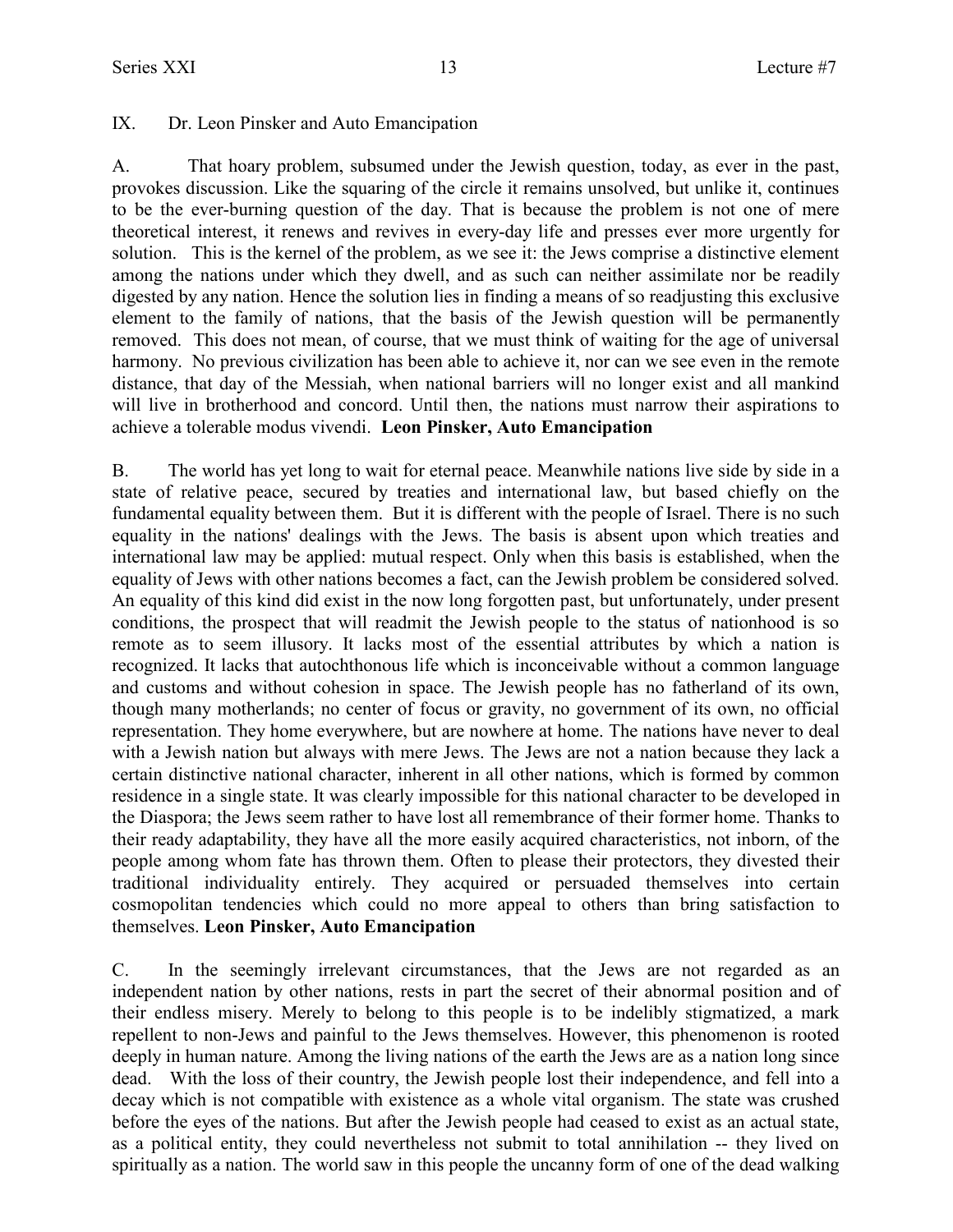among the living. The Ghostlike apparition of a living corpse, of a people without unity or organization, without land or other bonds of unity, no longer alive, and yet walking among the living -- this spectral form without precedence in history, unlike anything that preceded or followed it, could but strangely affect the imagination of the nations. And if the fear of ghosts is something inborn, and has a certain justification in the psychic life of mankind, why be surprised at the effect produced by this dead but still living nation. A fear of the Jewish ghost has passed down the generations and the centuries. First a breeder of prejudice, later in conjunction with other forces we are about to discuss, it culminated in Judeophobia. **Leon Pinsker, Auto Emancipation**

D. Judeophobia, together with other symbols, superstitions and idiosyncrasies, has acquired legitimacy as a phobia among all the peoples of the earth with whom the Jews had intercourse. Judeophobia is a variety of demonopathy with the distinction that it is not peculiar to particular races but is common to the whole of mankind, and that this ghost is not disembodied like other ghosts but partakes of flesh and blood, must endure pain inflicted by the fearful mob who imagines itself endangered. Judeophobia is a psychic aberration. As a psychic aberration it is hereditary, and as a disease transmitted for two thousand years it is incurable. It is this fear of ghosts, the mother of Judeophobia, that has evoked this abstract, I might say Platonic hatred, thanks to which the whole Jewish nation is wont to be held responsible for the real or supposed misdeeds of its individual members, and to be libeled in so many ways, to be buffeted about so shamefully. Friend and foe alike have tried to explain or to justify this hatred of the Jews by bringing all sorts of charges against them. They are said to have crucified Jesus, to have drunk the blood of Christians, to have poisoned wells, to have taken usury, to have exploited the peasant, and so on. These and a thousand and one other charges against an entire people have been proven groundless. They showed their own weakness in that they had to be trumped up wholesale in order to quiet the evil conscience of the Jew-baiters, to justify the condemnation of an entire nation, to demonstrate the necessity of burning the Jew, or rather the Jewish ghost, at the stake. He who tries to prove too much proves nothing at all. Though the Jews may justly be charged with many shortcomings, those shortcomings are, at all events, not such great vices, not such capital crimes, as to justify the condemnation of the entire people. In individual cases, indeed, these accusations are contradicted by the fact that the Jews get along fairly well with their Gentile neighbors. This is the reason that the charges preferred are usually of the most general character, made up out of whole cloth, based to a certain extent on a priori reasoning, and true at best in individual cases, but not admitting of proof as regards the whole people. **Leon Pinsker, Auto Emancipation**

E. When an idle spectator on the road calls out to us: "You poor Jewish devils are certainly to be pitied," we are most deeply touched; and when a Jew is said to be an honor to his people, we are foolish enough to be proud of it. We have sunk so low that we become almost jubilant when, as in the West, a small fraction of our people is put on equal footing with non-Jews. But he who must be put on a footing stands but weakly. If no notice is taken of our descent and we are treated like others born in the country, we express our gratitude by actually turning renegades. For the sake of the comfortable position we are granted, for the flesh-pots which we may enjoy in peace, we persuade ourselves, and others, that we are no longer Jews, but full-blooded citizens. Idle delusion! Though you prove yourselves patriots a thousand times, you will still be reminded at every opportunity of your Semitic descent. This fateful memento mori will not prevent you, however, from accepting the extended hospitality, until some fine morning you find yourself crossing the border and you are reminded by the mob that you are, after all, nothing but vagrants and parasites, without the protection of law. **Pinsker, Auto Emancipation**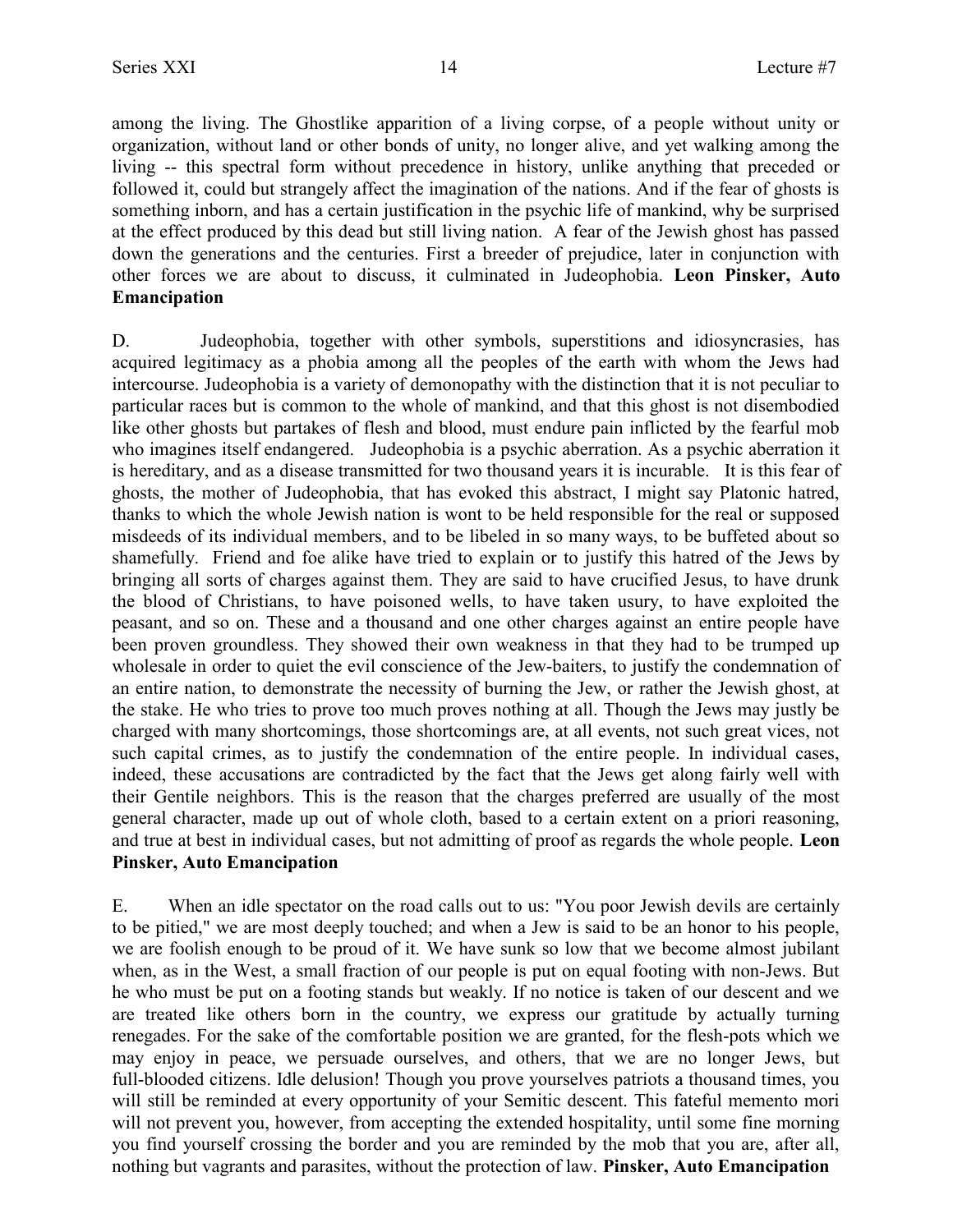F. If we would have a secure home, give up our endless life of wandering and rise to the dignity of a nation in our own eyes and in the eyes of the world, we must, above all, not dream of restoring ancient Judaea. We must not attach ourselves to the place where our political life was once violently interrupted and destroyed. The goal of our present endeavors must be not the "Holy Land," but a land of our own. We need nothing but a large tract of land for our poor brothers, which shall remain our property and from which no foreign power can expel us. There we shall take with us the most sacred possessions which we have saved from the ship-wreck of our former country, the G-d-idea and the Bible . It is these alone which have made our old fatherland the Holy Land, and not Jerusalem or the Jordan. Perhaps the Holy Land will again become ours. If so, all the better, but first of all , we must determine -- and this is the crucial point -- what country is accessible to us, and at the same time adapted to offer the Jews of all lands who must leave their homes a secure and undisputed refuge, capable of productivization. We do not overlook the enormous external and internal difficulties involved in this, which is to be the life-long endeavor of our people. But most difficult of all will be the attainment of the first and most necessary prerequisite, the national resolution; for we are, to our sorrow, a stiff-necked people. How readily could conservative opposition, of which our history has so much to tell, nip such a resolution in the bud! If it should, then woe to our entire future! **Leon Pinsker, Auto Emancipation**

G. Therefore, the selection of a permanent, national land, meeting all requirements, must be made with every precaution and confided to one single body, through a committee of experts selected from our directorate. Only such a supreme tribunal will be able, after thorough and comprehensive investigation, to give an opinion and decide upon which of the two continents and upon which territory in them our final choice should fall. Only then, and not before, should the directorate, together with an associated body of capitalists, as founders of a stock company later to be organized, acquire a tract of land sufficient for the settlement, in the course of time, of several million Jews. This tract might form a small territory in North America, or a sovereign Pashalik in Asiatic Turkey recognized by the Porte and the other Powers as neutral. It would certainly be an important duty of the directorate to secure the assent of the Porte, and probably of the other European cabinets to this plan. Under the supervision of the directorate, the land purchased would have to be divided by surveyors into small parcels, which could be assigned according to the local conditions to agricultural, building, or manufacturing purposes. Every parcel laid off thus (for agricultural, house and garden, town-hall, factory, etc.) would form a lot which would be transferred to the purchaser in accordance with his wishes. After a complete survey and the publication of detailed maps and a comprehensive description of the land, a part of the lots would be sold to Jews for an adequate payment at a price, exactly fixed in proportion to the original purchase price, perhaps a little above it. Part of the proceeds of the sale, together with the profits, would belong to the stock company, and part would flow into a fund to be administered by the directorate, for the maintenance of destitute immigrants. For the establishment of this fund the directorate could also open a national subscription. It is definitely to be expected that our brethren everywhere would hail with joy such an appeal for subscriptions and that the most liberal donations would be made for so sacred a purpose. Each title-deed delivered to the purchaser, with his name entered and signed by the directorate and the company, must bear the exact number of the lot upon the general map so that each purchaser would know exactly the location of the piece of ground -- field, or building lot -- which he purchases as his individual property. **Leon Pinsker, Auto Emancipation**

H. Let "Now or never" be our watchword. Woe to our descendants, woe to the memory of our Jewish contemporaries, if we let this moment pass by! The Jews are not a living nation; they are everywhere aliens; therefore they are despised. The civil and political emancipation of the